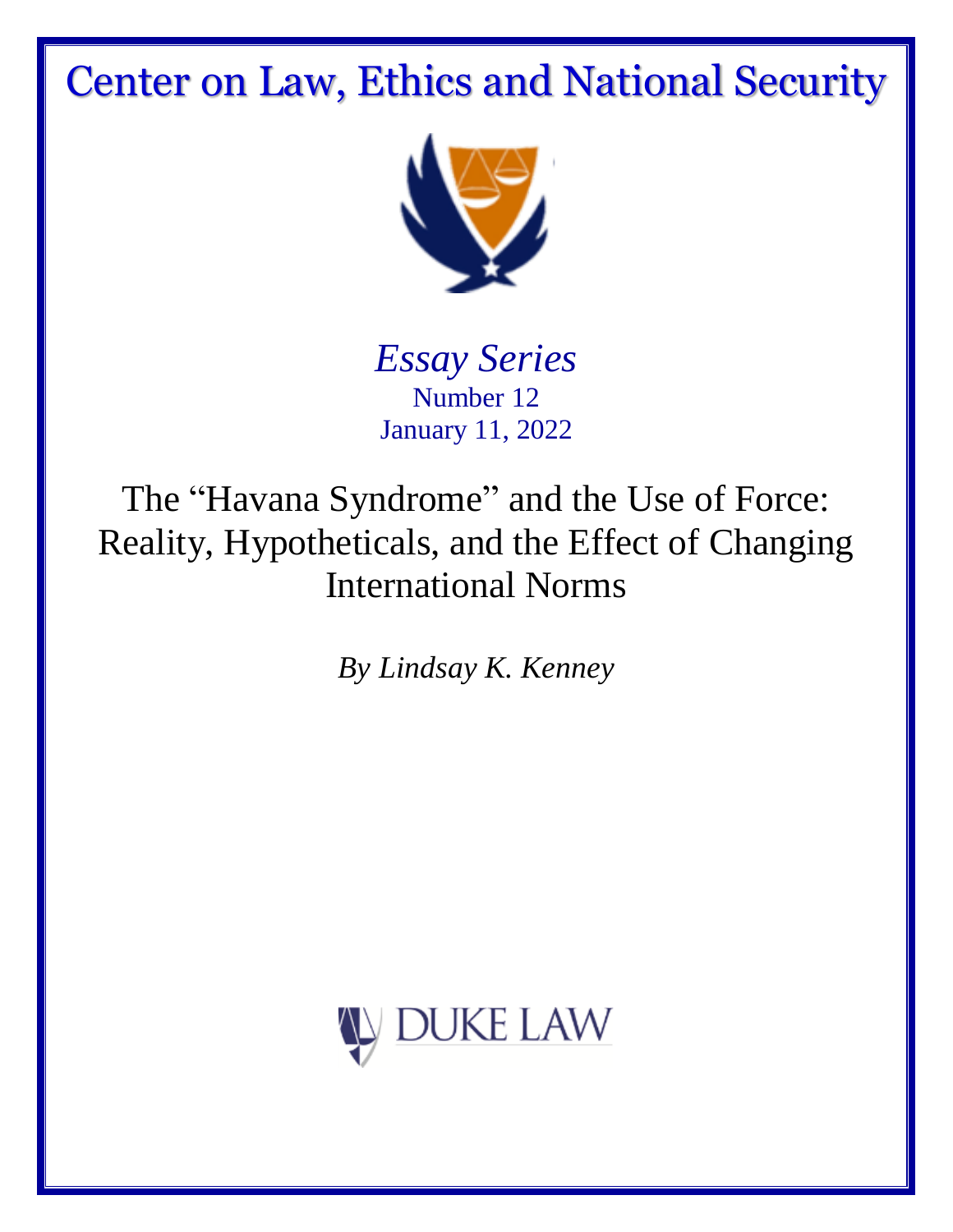# **THE "HAVANA SYNDROME" AND THE USE OF FORCE: REALITY, HYPOTHETICALS, AND THE EFFECT OF CHANGING INTERNATIONAL NORMS**

## LINDSAY K. KENNEY

#### **ABSTRACT**

*As the conflicts and wars known by the authors of the U.N. Charter disappear from the forefront of the modern battlefields, the analytical methods employed by the U.N. Charter have found themselves in new territory. One of the most pressing and studied issues under the U.N. Charter in recent years has been the application of Article 2(4), the general prohibition on the use of force to modern day warfare. This Paper explores that issue in the context of a radio frequency energy attack, aimed at American diplomats, stationed across the globe—a phenomenon known in the press as the "Havana Syndrome." Though the Havana Syndrome only represents a hypothetical weapon at this point in time, it presents an interesting angle of analysis for a modern-day use of force application. This Paper borrows from Michael Schmitt's analytical framework for use of force in the cyber context to provide insight as to how the suggested framework would operate in another legally ambiguous context. This Paper concludes broadly that there has been a shift from a strict adherence to the application of Article 2(4), towards a consequence-based approach. The evolving legal norms in the use of force context will likely continue to stray away from a strict analysis under the narrow construction of Article 2(4). Thus, unless there is a concerted effort for a new framework—which seems unlikely—these next few years will be instrumental in defining a new, modern scope of Article 2(4).* 

#### **INTRODUCTION**

"Havana Syndrome" has been in the popular press since 2016, from reports from American and Canadian diplomatic missions to Havana, Cuba.<sup>1</sup> The federal employees reported "sudden onset of a loud noise,

 $<sup>1</sup>$  As a general note, this Paper is utilizing the Havana Syndrome reports to provide an</sup> analysis for a hypothetical directed energy, radio frequency weapon, with the same storyline as that of the Havana Syndrome, under the use of force framework in international law. This author recognizes that there is no conclusive evidence of such a weapon, and that the New York Times has reported that there is no human intelligence or signals intelligence pointing to the existence of such a weapon, despite lawmakers and other U.S. officials "openly stat[ing]" that a directed energy, radio frequency weapon is likely the cause of the Havana Syndrome symptoms. However, the suggestion of such a weapon and the facts and circumstances in which the "Havana Syndrome" has appeared around the world provides an interesting basis for analysis under international law, and so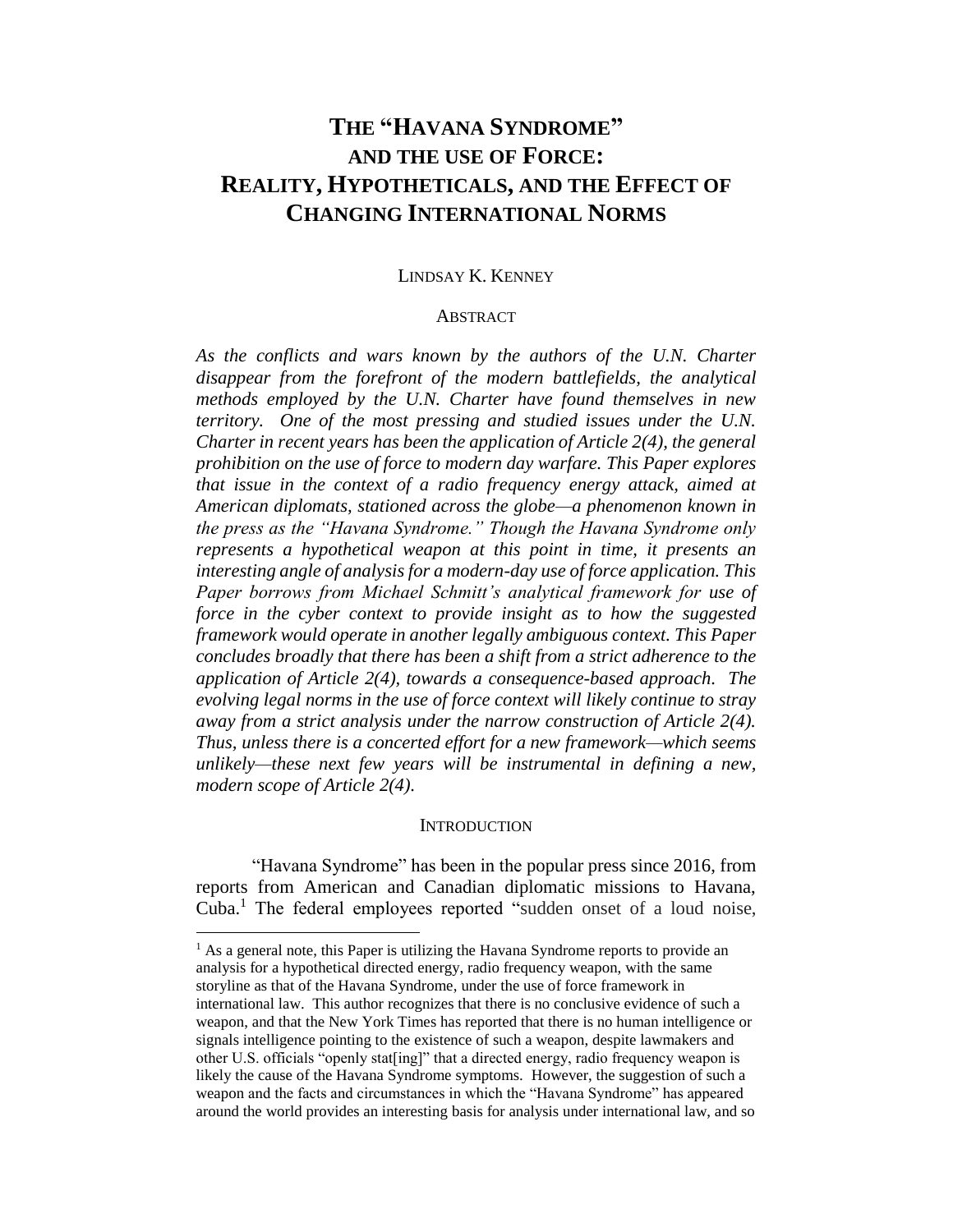perceived to have directional features … accompanied by pain in one or both ears or across a broad region of the head, and … a sensation of head pressure or vibration, dizziness, followed … by tinnitus, visual problems, vertigo, and cognitive difficulties."<sup>2</sup> Such symptoms have also been reported by personnel at the U.S. Consulate in Guangzhou, China in 2017.<sup>3</sup>

<span id="page-2-1"></span><span id="page-2-0"></span>President Biden even signed the aptly named "Helping American Victims Afflicted (HAVANA) Act" on October 8, 2021, to authorize medical and financial support for afflicted diplomats and intelligence officers.<sup>4</sup> by Neurological Attacks The National Academies of Sciences, Engineering, and Medicine ("NASEM") suggested that these symptoms may have been caused by a "direct, pulsed radio frequency (RF) energy," but the evidence of such technical capabilities, and that they were used in relation to the symptoms of personnel from China and has yet to be proved.<sup>5</sup>

The type of analogy this Paper puts forth—analyzing emerging technology with existing law—can raise the questions of whether new regulations are needed, and when are they needed?<sup>6</sup> This Paper does not suggest that new regulations are needed in response to a potential RF weapon, but rather, attempts to highlight ambiguities in the current law, as well as the suggested framework for cyber response, to showcase the avenues of analysis that a state could use under international law when posed with the case presented here. In analyzing the potential use of RF

to-the-directed-energy-havana-syndrome-case-495322; Julian E. Barnes and Adam Goldman, *Review Finds No Answers to Mystery of Havana Syndrome*, N.Y. TIMES (Dec. 2, 2021), https://www.nytimes.com/2021/12/02/us/politics/havana-syndrome.html; *Cheryl Rofer*, Claims of Microwave Attacks are Scientifically Implausible, FOREIGN

the Paper proceeds as if such a weapon existed conclusively. Alexander Ward and Quint Forgey, *A Blow to the 'Directed-Energy' Havana Syndrome Case*, POLITICO (Dec. 3, 2021), https://www.politico.com/newsletters/national-security-daily/2021/12/03/a-blow-

POLICY (May 10, 2021, 12:41 PM), https://foreignpolicy.com/2021/05/10/microwaveattacks-havana-syndrome-scientifically-implausible.

<sup>2</sup> NATIONAL ACADEMIES OF SCIENCES, ENGINEERING & MEDICINE, AN ASSESSMENT OF ILLNESS IN U.S. GOVERNMENT EMPLOYEES AND THEIR FAMILIES AT OVERSEAS

EMBASSIES 2 (2020), *at* https://www.nationalacademies.org/news/2020/12/new-reportassesses-illnesses-among-us-government-personnel-and-their-families-atoverseasembassies [hereinafter NASEM REPORT].

<sup>3</sup> *Raul "Pete" Pedrozo*, The International Legal Implications of "Havana Syndrome," LAWFARE (Dec. 23, 2020, 8:01 AM), https://www.lawfareblog.com/international-legalimplications-havana-syndrome.

<sup>4</sup> Helping American Victims Afflicted by Neurological Attacks Act of 2021, Pub. L. No. 117-46, 135 Stat. 391; *Warren P. Strobel*, Havana Syndrome Victims to Receive Financial Support Under New Law, WALL ST. J. (Oct. 8, 2021, 3:39 PM), https://www.wsj.com/articles/havana-syndrome-victims-to-get-u-s-support-under-newlaw-11633717099.

<sup>5</sup> NASEM REPORT, *supra* note [2,](#page-2-0) at 2; *Pedrozo*, *supra* not[e 3.](#page-2-1)

<sup>6</sup> *See* Rebecca Crootof, *Regulating New Weapons Technology: The Impact of Emerging Technologies on the Law of Armed Conflict*, *in* The Impact of Emerging Technologies on the Law of Armed Conflict 9 (Eric Talbot Jensen & Ronald T.P. Alcala eds. 2019) ("When confronted with a new weapons technology, international law scholars, military lawyers, and civil society activists regularly raise two questions: Are new regulations needed[?](https://opil-ouplaw-com.proxy.lib.duke.edu/view/10.1093/law/9780190915322.001.0001/law-9780190915322-chapter-1?prd=OPIL#law-9780190915322-chapter-1-note-4)<sup>2</sup> And are they needed *now*?").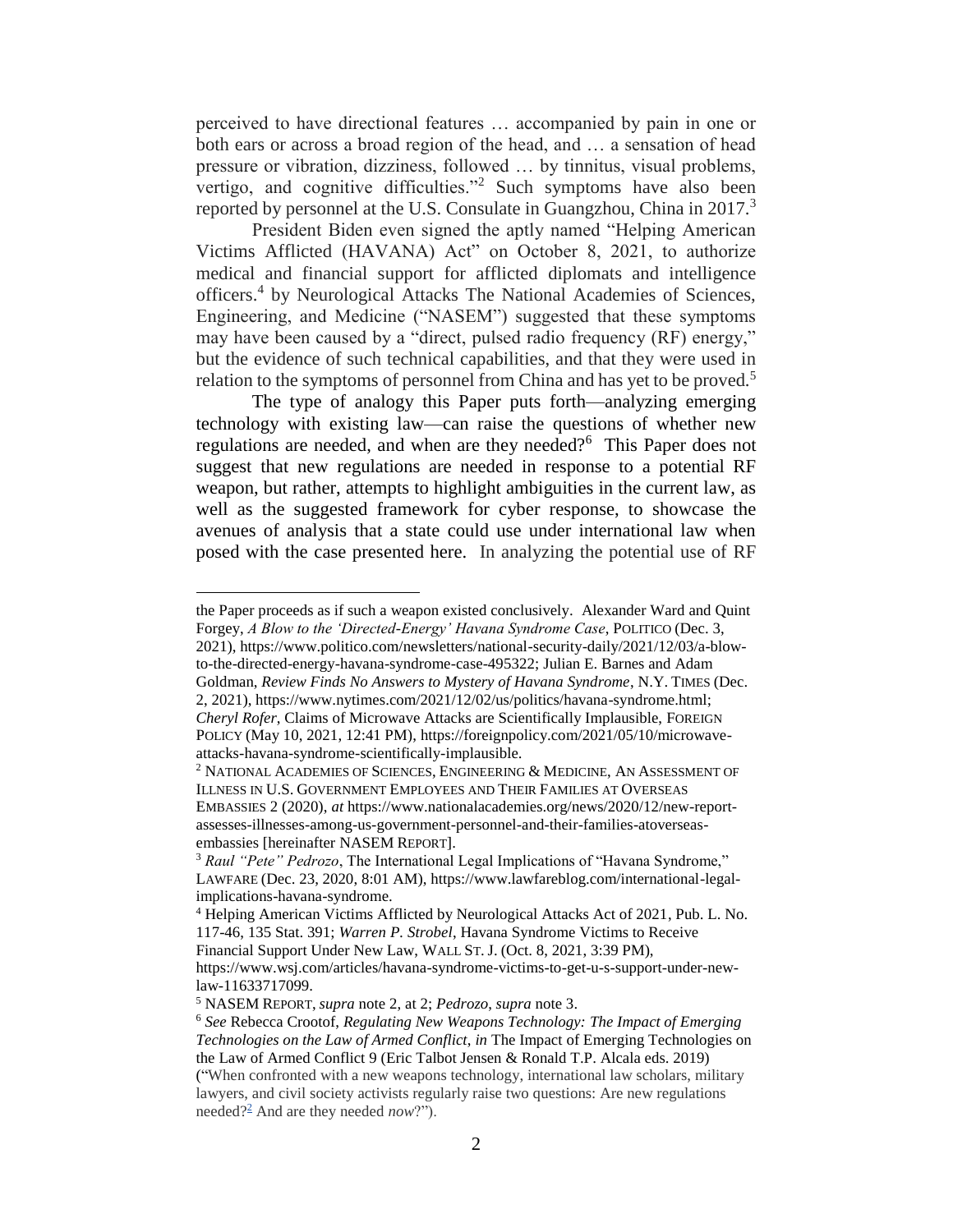weapons, and the legal implications and rights that follow, this Paper recognizes that U.S. adversaries like China and Russia are ever-increasingly relying on non-traditional methods of warfare and lawfare to conduct damaging activities against the U.S. and its allies.<sup>7</sup> However, before discussing the legal implications of any potential microwave attacks, it is important to distinguish the facts: what we do and do not know.

#### <span id="page-3-0"></span>*What we do know.*

Since the initial reports in 2016, 2017, and 2018 from diplomats and intelligence personnel in Cuba and China, individuals serving in Russia, Poland, Taiwan, Serbia, and Colombia all reported the same symptoms; even recently, an individual on CIA Director Burns' team reported symptoms from a trip to India in September of  $2021$ .<sup>8</sup> The actual science behind the phenomenon also remains unclear. It was initially thought that the symptoms were developed from the use of an acoustic or sonic weapon; however, as stated above, NASEM, as well as an independent 2018 study, concluded that the symptoms likely resulted from a microwave, or radio frequency type energy.<sup>9</sup> The NASEM report, requested by the U.S. Department of State, "An Assessment of Illness in U.S. Government Employees and Their Families at Overseas Embassies," did not reach conclusive answers on what weapon could cause that type of direct energy to target individuals.<sup>10</sup>

The NASEM report found that while the symptoms vary, "[t]he most common and distinctive features of the initial onset and acute phase" among those affected in Havana "were the sudden onset of a perceived loud sound, sometimes described as screeching, chirping, clicking or piercing, a sensation of intense pressure or vibration in the head and pain in the ear or more diffusely in the head."<sup>11</sup> The initial acute phase occurred "only in certain physical locations" and "seemed to originate from a particular direction."<sup>12</sup> While some individual only experienced this initial phenomenon, others that were affected had recurring, and then chronic, symptoms.<sup>13</sup> A University of Pennsylvania examination of 40 affected individuals also found evidence of brain damage.<sup>14</sup> The standing committee concluded that the symptoms of the individuals were consistent with RF

<sup>7</sup> *Pedrozo*, *supra* note [3.](#page-2-1)

<sup>8</sup> *Byron Tau*, Havana Syndrome: What We Know, WALL ST. J. (Oct. 12, 2021, 2:14 PM), https://www.wsj.com/articles/havana-syndrome-symptoms-11626882951.

<sup>9</sup> *Id.*; *see generally* NASEM REPORT, *supra* note [2.](#page-2-0)

<sup>10</sup> *See* NASEM REPORT, *supra* note [2](#page-2-0) ("Multiple hypotheses and mechanisms have been proposed to explain these clinical cases, but evidence has been lacking, no hypothesis has been proven, and the circumstances remain unclear.").

<sup>11</sup> *Id.* at 11.

<sup>12</sup> *Id.*

<sup>13</sup> *Id.*

<sup>&</sup>lt;sup>14</sup> Byron Tau, Havana Syndrome: What We Know, WALL ST. J. (Oct. 12, 2021, 2:14 PM), https://www.wsj.com/articles/havana-syndrome-symptoms-11626882951.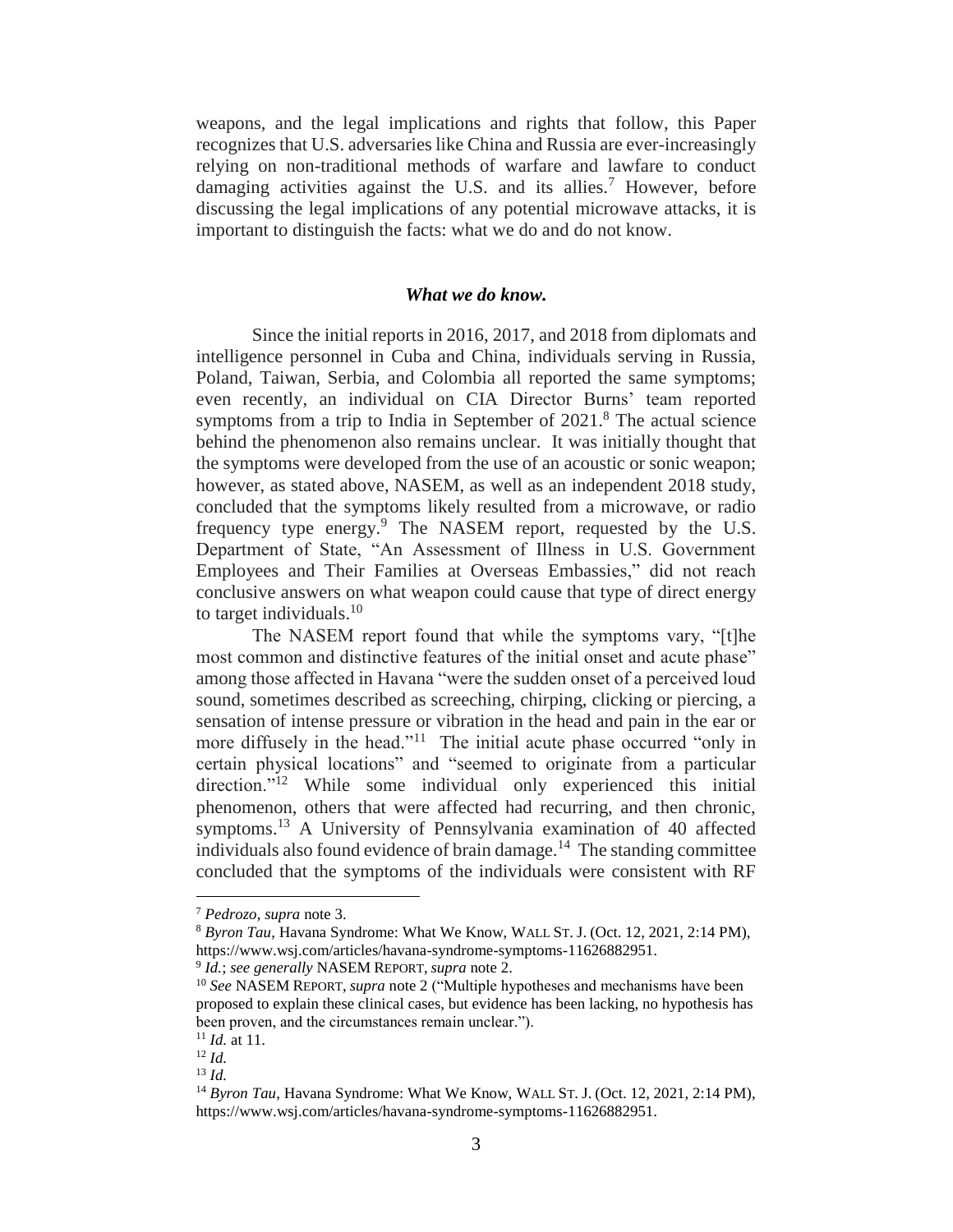effects after considering multiple possible causes, including "directed, pulsed radio frequency (RF) energy, . . . chemical exposures, infectious diseases and psychological issues.<sup>"15</sup> Overall, the study catalogued the symptoms, and excluded some possibilities, but it failed to provide, at least publicly, direct answers.

# <span id="page-4-0"></span>*What we do not know.*

We do not know anything concrete. Intelligence agencies have yet to publicly determine how these attacks are orchestrated, what type of weapon is used, or which actor is responsible. <sup>16</sup> The New Yorker reported a "working theory" that foreign intelligence agencies, potentially Russia's GRU military intelligence, "was aiming microwave devices at U.S. officials with the aim of collecting data from their computers and cellphones"—but this has yet to be proven.<sup>17</sup>

Some commentators have suggested that such attacks are highly implausible and that there is "exceedingly weak" evidence that the symptoms of the Havana Syndrome would be caused by microwave effects.<sup>18</sup> While the State Department has declined to comment, they have state that they are "actively working to identify the cause of these incidents"—whatever that means.<sup>19</sup> A 2018 ARB report that cited reports of symptoms from Uzbekistan and Russia also criticized President Trump's State Department's mishandling of the situation.<sup>20</sup> The C.I.A. created a task force aimed at understanding the causes of Havana Syndrome, and current-Director William Burns has stated that the agency is "very focused on getting to the bottom of this."<sup>21</sup> All-in-all, the government provided a variety of political non-answers.

While this Paper will not argue the merits of whether this is indeed an RF attack or make any claims about the plausibility of the science behind such a weapon, it will take the NASEM standing committee at its word that

<sup>15</sup> NASEM Report, *supra* not[e 2,](#page-2-0) at 2.

<sup>&</sup>lt;sup>16</sup> Byron Tau, Havana Syndrome: What We Know, WALL ST. J. (Oct. 12, 2021, 2:14 PM), https://www.wsj.com/articles/havana-syndrome-symptoms-11626882951. <sup>17</sup> *Id.*

<sup>&</sup>lt;sup>18</sup> *Cheryl Rofer*, Claims of Microwave Attacks are Scientifically Implausible, FOREIGN POL'Y (May 10, 2021, 12:41 PM), https://foreignpolicy.com/2021/05/10/microwaveattacks-havana-syndrome-scientifically-implausible.

<sup>19</sup> *Joseph Clark*, 'Havana Syndrome' Mystery Expands With New Cases at U.S. Embassy in Colombia, WASH. TIMES (Oct. 13, 2021),

https://www.washingtontimes.com/news/2021/oct/13/havana-syndrome-mysteryexpands-new-cases-us-embas.

<sup>&</sup>lt;sup>20</sup> U.S. DEP'T OF STATE, HAVANA, CUBA ACCOUNTABILITY REVIEW BOARD REPORT 2 (2018), at https://nsarchive.gwu.edu/briefing-book/cuba/2021-02-10/secrets-havanasyndrome-how-trumps-state-department-cia-mishandled-mysterious-maladies-cuba.

<sup>&</sup>lt;sup>21</sup> *Julian E. Barnes*, C.I.A. to Expand Inquiry into Mysterious Health Episodes Overseas, N.Y. TIMES (Oct. 12, 2021), https://www.nytimes.com/2021/03/04/us/politics/cia-havanasyndrome-mystery.html; *Glenn Thrush*, William J. Burns, The C.I.A. Director, Outlines Plans to Confront the 'Havana Syndrome', N.Y. TIMES (Jul. 22, 2021),

https://www.nytimes.com/2021/07/22/us/politics/cia-havana-syndrome.html.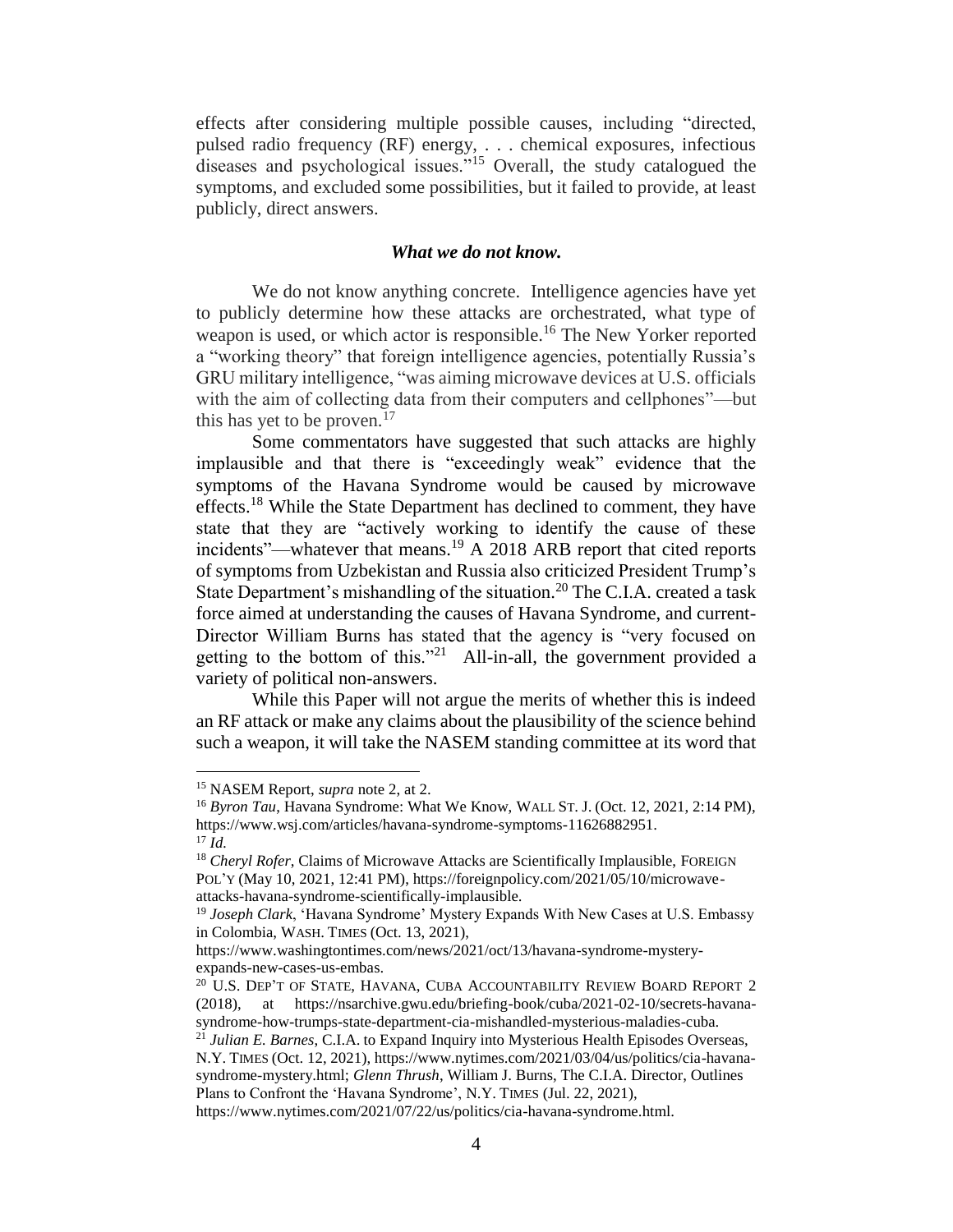this was indeed and RF attack and analyze a potential use of force scenario based on such an attack. It will do so in the following order: Section I will provide an overview of the international law and U.S. viewpoint on the use of force, Section II will highlight the international implications of an RF weapon both from the U.N. Charter and U.S. standpoints, and Section III will use the emerging cyber operations and use of force framework to analyze the impact of an RF weapon.

# I. THE RIGHT OF THE USE OF FORCE AND SELF-DEFENSE UNDER INTERNATIONAL LAW

Both international customary law and international law *lex lata*  prohibit the threat of or use of force.<sup>22</sup> Article 2(4) of the United National Charter ("U.N. Charter") provides for a near complete ban on the use of force: *"Members shall refrain in their international relations from the threat or use of force against the territorial integrity or political independence of any state, or in any other manner inconsistent with the Purposes of the United Nations."<sup>23</sup>*

<span id="page-5-0"></span>The historic ban on force was built on the work of theologians like Saint Augustine, Saint Thomas, and historic international law scholars like Hugo Grotius.<sup>24</sup> These scholars developed the "Just War Tradition" which sought to reconcile what "war did to one's eternal soul."<sup>25</sup> "Just Wars" were generally wars premised upon a just cause—either a law enforcement cause, self-defense, protection of rights, or an exhaustion of all other mechanisms for reconciliation.<sup>26</sup> Since World War I and World War II, a general prohibition to the use of force emerged in the international community, though there are certain instances where a state may resort to force. The rest of this section will describe such instances, as well as how a state may *legally* use force when it has gained the right to do so.

Article 51 of the U.N. Charter provides an exception to the prohibition on the use of force, where a state invokes force as a means of

<sup>&</sup>lt;sup>22</sup> U.N. Charter, art. 2,  $\P$  4. This codification is the culmination of the goals of the just war theory, as well as the failed Kellogg-Briand Pact, which was a general treaty, following World War I, which tried to outlaw war as an instrument of international policy. General Treaty for Renunciation of War as an Instrument of National Policy, Aug. 27, 1928, 46 Stat. 2343, 94 L.N.T.S. 57 (commonly known as the "Kellogg-Briand Pact").

<sup>23</sup> U.N. Charter, art. 2, ¶ 4.

<sup>24</sup> *See, e.g.*, U.S. DEP'T OF DEFENSE, LAW OF WAR MANUAL ¶ 1.1.1 (Dec. 2016) [hereinafter DOD LAW OF WAR MANUAL] ("Certain *jus ad bellum* criteria have, at their philosophical roots, drawn from principles that have been developed as part of the Just War Tradition."); War, STANFORD ENCYCLOPEDIA OF PHILOSOPHY (May 3, 2016), https://plato.stanford.edu/entries/war.

<sup>25</sup> Randall Lesaffer, *Too Much History: From War as Sanction to the Sanctioning of War*, *in* THE OXFORD HANDBOOK OF THE USE OF FORCE IN INTERNATIONAL LAW 4 (Marc Weller eds., 2015).

<sup>&</sup>lt;sup>26</sup> See generally id. (chronicling the history of the "Just War Theory" from its inception to modern usage).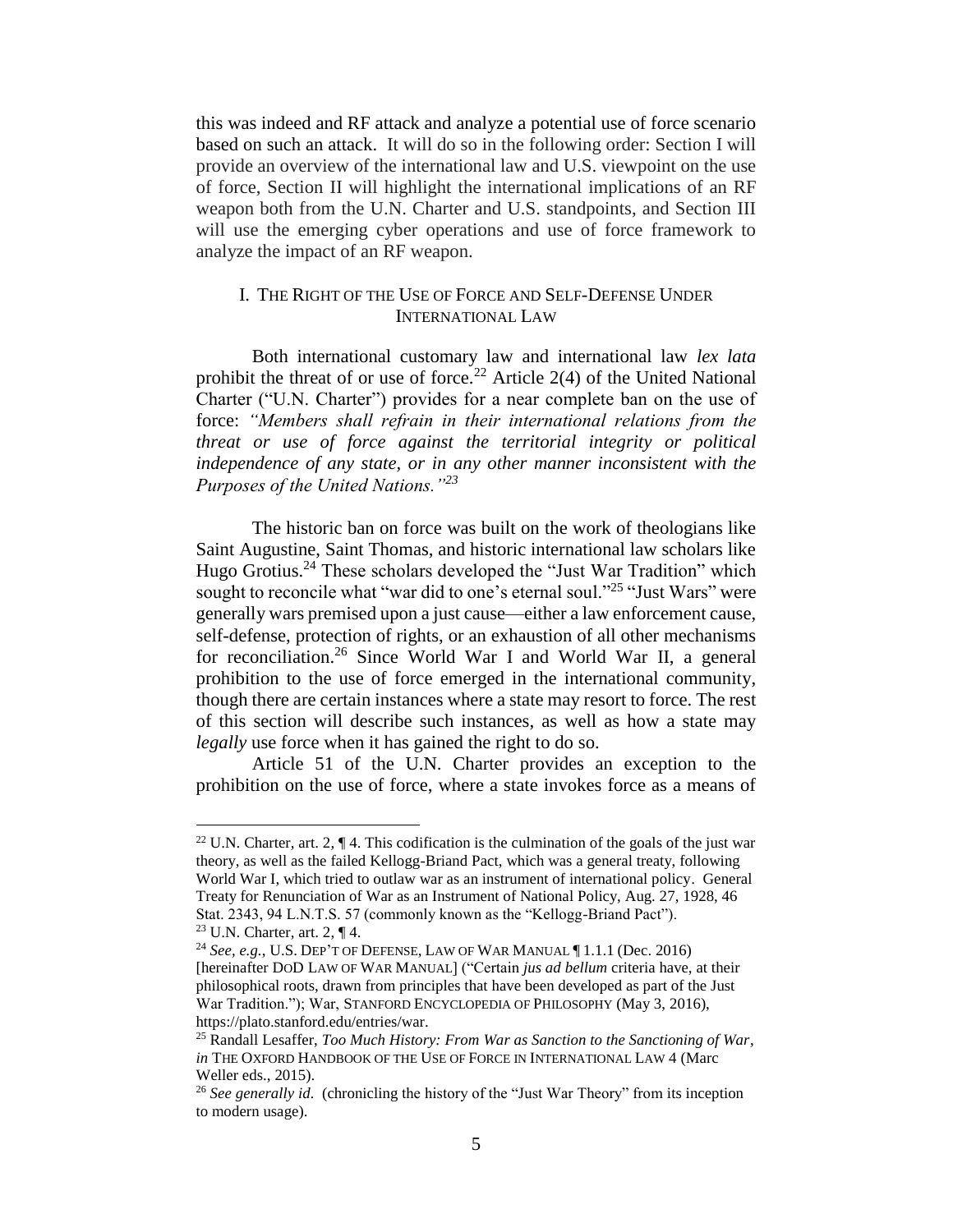self-defense when it is the subject of an armed attack.<sup>27</sup> States may also invoke self-defense where it is reasonably believed that an armed attack is imminent.<sup>28</sup> The U.N. Charter describes self-defense as an 'inherent right' and in the *Nicaragua* case, the International Court of Justice ("ICJ") recognized the "'pre-existing customary international law' basis for States" right of self-defense.<sup>29</sup>

<span id="page-6-0"></span>Notably, the U.N. Charter does not define "armed attack."<sup>30</sup> Consequently, state actors hold varying views on whether an act of force meets the threshold to qualify as an armed attack. For example, the United States views any use of force within Article 2(4) as an *ipso facto* armed attack under Article 51.<sup>31</sup> However, in the *Nicaragua* case, the ICJ indicated that the scope of an 'armed attack' is narrower than 'use of force'; the ICJ held that armed attacks are "the most grave forms of the use of force" and thus only a use of force that is of sufficient "scale and effects" may amount to an armed attack.<sup>32</sup> Such an assessment is fact-dependent—for example, the ICJ found in the *Nicaragua* and *Oil Platform* cases, respectively, that (i) the supply of arms and general support by the U.S. was a *de minimis* use of

<sup>&</sup>lt;sup>27</sup> Article 42 also provides that the U.N. Security Council may also allow a State to take measures via force for international peace and security where methods short of the use of force fail. This is known as a "collective security system." Sean M. Condron, Justification for Unilateral Action in Response to the Iraqi Threat: A Critical Analysis of Operation Desert Fox, 161 MIL. L.REV. 115, 126 (1999); *see also* U.N. Charter, art. 41 ("The Security Council may decide what measures not involving the use of armed force are to be employed to give effect to its decisions, and it may call upon the Members of the United Nations to apply such measures."); U.N. Charter, art. 42 ("should the Security Council consider that the measures provided for in Article 41 would be inadequate or have proved to be inadequate, it may take such action by air, sea, or land forces as may be necessary to maintain or restore international peace and security.").

 $28$  There is some argument as to the meaning of "imminent" in the use of force context in international law. Many believe that it must be as described in the famous *Caroline* case: "instant, overwhelming, and leaving no choice of means and no moment for

deliberation." Ashley Deeks, *"Imminence" in the Legal Advisor's Speech*, LAWFARE (Apr. 6, 2016, 7:00 AM), https://www.lawfareblog.com/imminence-legal-advisers-

speech; However, as evidenced since the Obama Administration, some stated believe in a concept known as "anticipatory self-defense," where the actor "has not yet engaged in an armed attack but has the capability to do so and is planning such attacks." *Id.* 

<sup>29</sup> *Case Concerning Military and Paramilitary Activities in and against Nicaragua (Nicaragua v. United States of America)*, Judgment (Merits) [1986] ICJ Rep. 14, ¶ 176. <sup>30</sup> *See generally* U.N. Charter.

<sup>31</sup> DOD LAW OF WAR MANUAL, *supra* not[e 24,](#page-5-0) ¶ 1.11.5.2; *see* Harold H. Koh, 'International Law in Cyberspace' (2012) 54 HARVARD INT'L L.J. ONLINE 1, 7 ("[T]he United States has for a long time taken the position that the inherent right of self-defense potentially applies against *any* illegal use of force. In our view, there is no threshold for a use of deadly force to qualify as an 'armed attack' that may warrant a forcible response."). The U.S. thus claims that it retains the inherent right to self-defense in response to "any illegal use of force." DOD LAW OF WAR MANUAL, *supra* note [24,](#page-5-0) ¶ 1.11.5, n. 224 (citing Abraham D. Sofaer, *Terrorism, the Law, and the National Defense*, 126 MIL. L. REV. 89, 93 (1989)).  $32$  Military and Paramilitary Activities in and Against Nicaragua (Nicar. v. U.S.), Judgment, 1986 I.C.J. 14, ¶ 195 (June 27).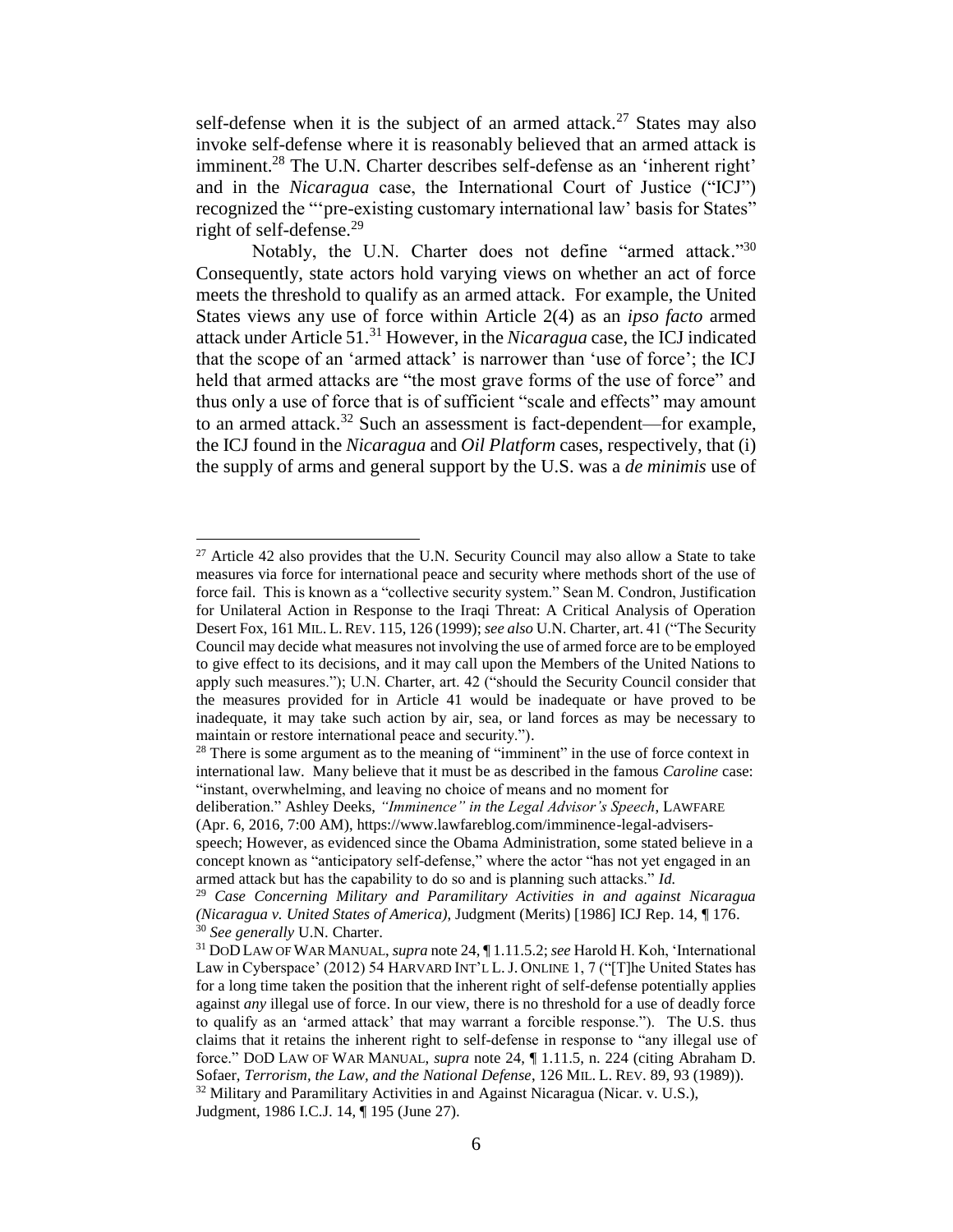force short of an armed attack and (ii) that the mining of a U.S. vessel was not a "grave" use of force, and thus not an armed attack.<sup>33</sup>

Once a state makes a good faith determination that the right of selfdefense can be invoked, under customary law, the principles of necessity and proportionality must be complied with for a lawful self-defense action.<sup>34</sup> Each will be described in turn below.

First, in general, the principle of necessity requires that the action be a "last resort" whereby all other "peaceful measures have been found wanting or . . . [clearly] futile."<sup>35</sup> As atoned in the varied letters from U.S. Secretary of State Daniel Webster in the *Caroline* case, the immediacy of the response is indicative of a necessary self-defense measure.<sup>36</sup> However, what is deemed immediate in scope is unclear. The ICJ's decision in the *Nicaragua* case suggests that the U.N. Charter requires narrow reading of the use of force provisions.<sup>37</sup> The Court held the use of force by the U.S. was not compliant with the principle because the threat of the armed opposition had been so diminished in the time since the initial incident.<sup>38</sup> However, as evidenced by the U.S. raid on Libya, the U.S.'s view on immediacy is more expansive than that of the ICJ in the *Nicaragua* case<sup>39</sup> though it is important to note that this raid was heavily criticized. $40$ 

Judgment, 1986 I.C.J. 14, ¶ 237 (June 27).

<sup>33</sup> *Id.* at ¶¶ 237, 238; *Case Concerning Oil Platforms (Islamic Republic of Iran v*. *United States of*

*America)*, Judgment (Merits) [2003] ICJ Rep. 161, ¶ 64.

<sup>34</sup> *Nicaragua*, (n. 6) ¶ 176; Legality of the Threat or Use of Nuclear Weapons, Advisory Opinion, 1996 I.C.J. 226, at n. 127 ¶ 41 (Jul. 8); *Oil Platforms* (n. 18) ¶ 76–77. Furthermore, these two principles are considering "inherent in the very concept of self-defense."

 $35$ Eighth Report on State Responsibility by Mr. Roberto Ago, Special Rapporteur – The Internationally Wrongful Act of the State, Source of International Responsibility (Part 1), UN Doc. A/CN.4/318/Add.5-7 (29 February, 10 and 19 June 1980) ¶ 120.

<sup>36</sup> J. Moore International Law Digest 1906; Secretary Webster denied the necessity of force by the British because he claimed that the British must have proven that the need for selfdefense was "instant, overwhelming, leaving no choice of means." Franz W. Paasche, The Use of Force in Combatting Terrorism, 25 COLUMB. J. TRANSNAT'L L. 377, 389 (1987).  $37$  Military and Paramilitary Activities in and Against Nicaragua (Nicar. v. U.S.),

<sup>38</sup> *Id.*

<sup>&</sup>lt;sup>39</sup> The official U.S. position was that the attack was "neither a peacetime reprisal nor an act of relation, . . . [but] [i]t was a limited act of self-defense against a continuing threat." W. Hays Parks, Lessons from the 1986 Libya Airstrike, 36 NEW ENG. L. REV. 755, 760 (2002).

<sup>40</sup> *See* Jack M. Beard, America's New War on Terror: The Case for Self-Defense Under International Law, 25 HARV. J. L. & PUB. POL'Y 559, 584, n.88 (2002) (noting that there was significant objection to the U.S. raid in 1986, including suggestions that it passed the threshold of self-defense into reprisal due to its lack of adherence to the principals of necessity and proportionality); *see* Christopher Greenwood, International Law and the United States' Air Operation Against Libya, 89 W. VA L. REV. 933, 933 (1987) ("Arab states, on the other hand, condemned it as an act of aggression, while other critics of the raid saw it as an over-reaction which exceeded the limits imposed by international law on the use of force, even if they accepted that Libya was involved in terrorism.").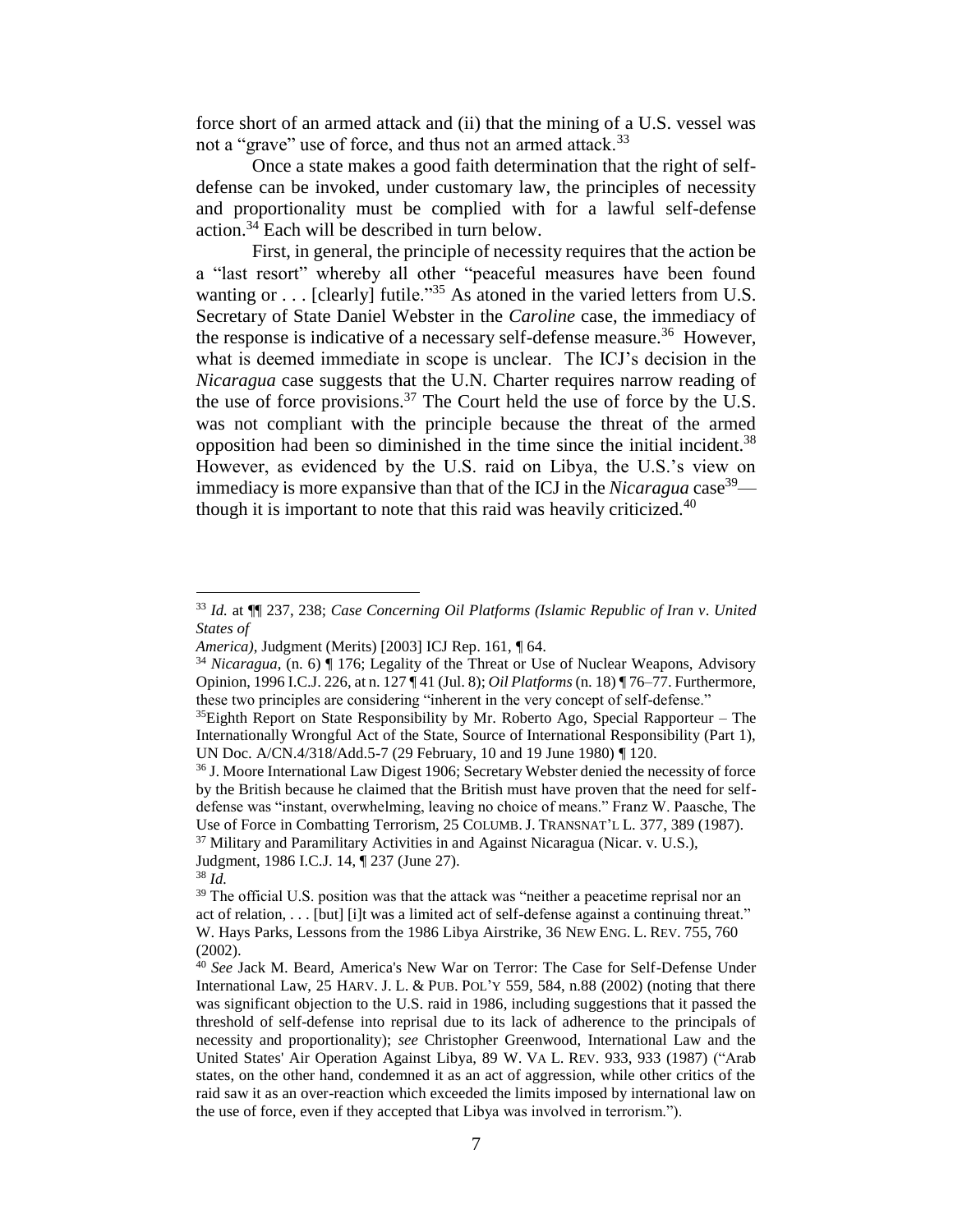Second, any response taken in self-defense must be proportional. A proportional response in the *jus ad bellum* context<sup>41</sup> must be constrained "to what is reasonably necessary to promptly secure the permissible objectives of self-defence."<sup>42</sup> While it is not required that the force is of similar kind of the initial attack, it is required that there is a relationship between the scale of the predicate attack and the defensive act.<sup>43</sup> The Court in the *Nicaragua* case found that the force used by the United States (i.e., mining of ports and attacks on Nicaraguan naval vessels) was over the limit of proportionality as compared to the support provided to the Contra regime.<sup>44</sup>

Overall, the decision to use force as a method of self-defense requires an important calculation by any State. However, in evaluating any state's decision to use force, all must recognize the short-time frame and pressures that a particular state and their military officers may be under when conducting and orchestrating a self-defense operation. The U.S. Department of Defense ("DoD") Law of War Manual provides that a commander must make reasonable determinations on proportionality, but such decisions have subjective aspects and commanders may only be judged ex post with a "degree of deference" and keeping in mind the information available to the commander at the time of the decision.<sup>45</sup>

The next section will use the use of force and self-defense framework from both the U.N. Charter and U.S. perspective to discuss the potential implications under international law of potential attacks of the type, nature, and scale as those suggested by the elusive "Havana Syndrome."

# II. INTERNATIONAL IMPLICATIONS OF AN RF WEAPON

As discussed above, the assessment of whether force is justified is a fact-dependent endeavor. The claim for self-defense depends on the "scale and effects" of an attack, and in the case of the U.S., the use of *any* level of force. <sup>46</sup> This section will proceed by first looking at the potential that an RF weapon would be characterized as a use of force under international law *lex lata*, and then second, utilize Michael Schmitt's suggested international law

 $42$  Right of individual and collective self-defence, 69 Oxford university handbook (citing Myres S. McDougal and Florentino P. Feliciano, *The International Law of War: Transnational Coercion and World Public Order* (New Haven Press, 1994) 242). <sup>43</sup> Robert Chesney, *Who May Be Killed? Anwar al-Awlaki as a Case Study in the* 

<sup>41</sup> Note, that there is a difference between proportionality in the *jus in bello* and *jus ad bellum* contexts, which the DOD LAW OF WAR MANUAL describes. DOD LAW OF WAR MANUAL, *supra* note [24,](#page-5-0)  $\P$  1.11.1.2, 3.5.1 (describing the differences between the use of force and law of armed conflict proportionality analyses).

*International Legal Regulation of Lethal Force*, *in* Y.B. OF INT'L HUMANITARIAN L. 3, 70 (Michael N. Schmitt, Louise Arimatsu & T. McCormack eds., 2010).

<sup>44</sup> Military and Paramilitary Activities in and Against Nicaragua (Nicar. v. U.S.), Judgment, 1986 I.C.J. 14, ¶ 237 (June 27).

<sup>45</sup> DOD LAW OF WAR MANUAL, *supra* note [24,](#page-5-0) ¶¶ 5.10.2.2–5.10.2.2.3.

<sup>46</sup> *See* supra n.28–29 and accompanying text.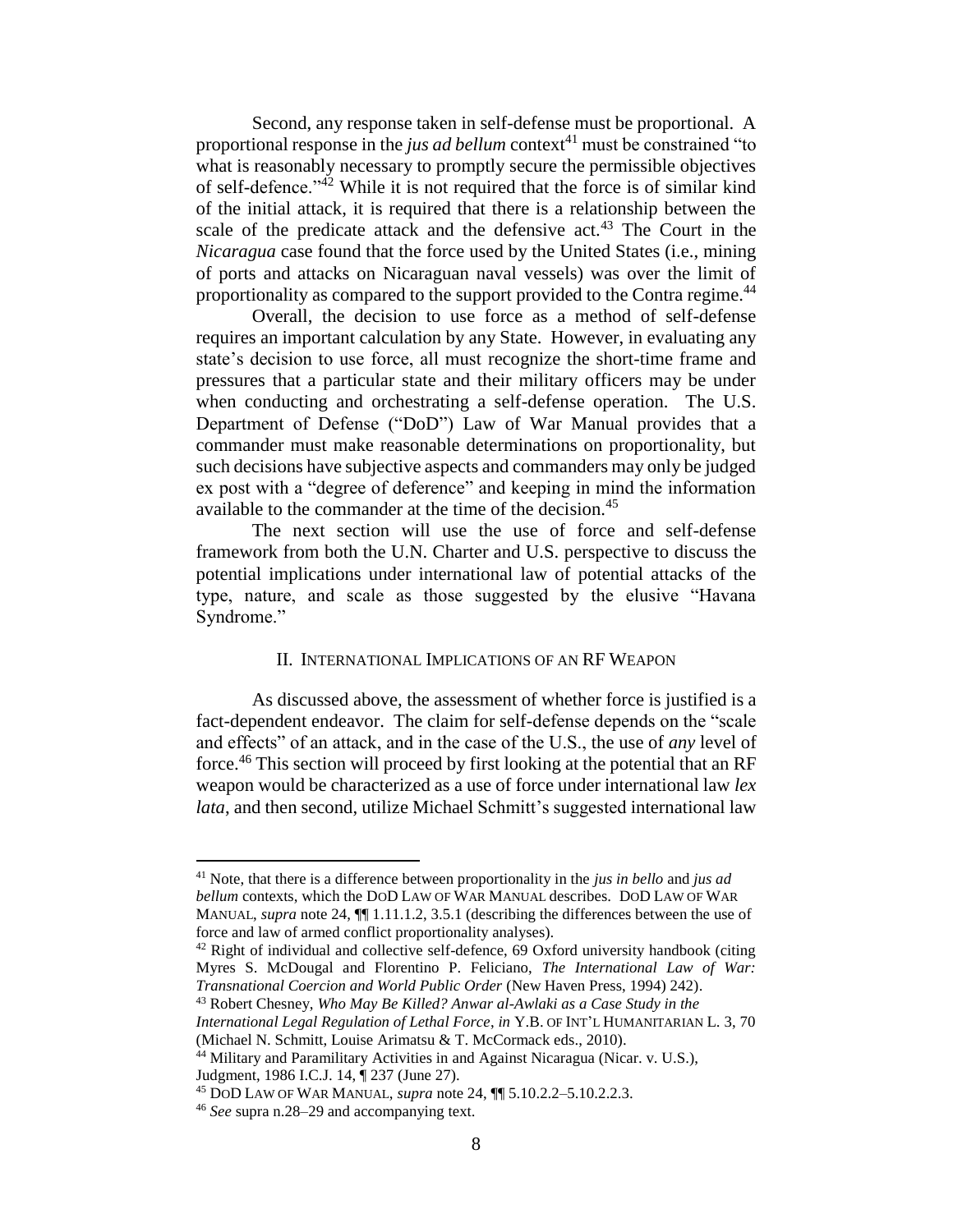on the use of force *lex ferenda* as it relates to cyberwarfare<sup>47</sup> to analyze what effects the framework would have on a hypothetical RF weapon with affects such as those from the "Havana Syndrome."

<span id="page-9-1"></span><span id="page-9-0"></span>This Paper will not discuss the implications of the suggested RF weapon under the international law framework on weapons, but providing some background is necessary to color the picture. <sup>48</sup> One of the principal customary principles in international law is codified in the Brussels Declaration (1874) with the notion that "belligerents [do not possess] an unlimited power in the adoption of means of injuring the enemy.<sup>49</sup> This principle is codified in the Hague Regulations of  $1899^{50}$  and  $1907<sup>51</sup>$  and Article 35(1) of Additional Protocol I to the Geneva Conventions.<sup>52</sup> A second customary principle is cardinal in the law of armed conflict: the prohibition of "arms, projectiles or material calculated to unnecessary suffering."<sup>53</sup> Lastly, indiscriminate attacks are prohibited; thus weapons must be able to be directed at a specific military object and must be able to be limited as is required by principle of distinction.<sup>54</sup> With any weapons used by a state, these principles must be followed.

These principles underly the current international laws, regulations, and customs relating to the use of force and self-defense—particularly, when a country determines whether they will use force as an act of selfdefense. In the *Nuclear Weapons* opinion, the International Court of Justice ("ICJ"), in response to a request for an opinion from the U.N. Charter Security Council, found that the U.N. Charter neither permits nor prohibits *Nuclear Weapons* as an option for states to take into account when

 $47$  Note that this paper uses cyberwarfare and cyber operations interchangeably but recognizes that the term "war" is synonymous with "armed conflict"—a term that has international law consequences—and that no state has claimed that it is in a war or armed conflict based on hostile cyber operations. Michael N. Schmitt, *Terminological Precision and International Cyber Law*, LIEBER INSTITUTE: ARTICLES OF WAR (Jul. 29, 2021), https://lieber.westpoint.edu/terminological-precision-international-cyber-law.

<sup>48</sup> *See generally* Bill Boothby, *Space Weapons and the Law*, 93 INT'L L. STUD. NAVAL WAR COLL. 179 (2017).

<sup>49</sup> Project of an International Declaration concerning the Laws and Customs of War art. 12, Aug. 27, 1874, *reprinted in* THE LAWS OF ARMED CONFLICTS 23 (Dietrich Schindler &Jiri Toman eds., 4th ed. 2004).

<sup>&</sup>lt;sup>50</sup> Regulations Respecting the Laws and Customs of War on Land art. 22, annexed to Convention No. II with Respect to the Laws and Customs of War on Land, July 29, 1899, 32 Stat. 1803, T.S. No. 403.

<sup>51</sup> Regulations Respecting the Laws and Customs of War on Land art. 22, annexed to Convention No. IV Respecting the Laws and Customs of War on Land, Oct. 18, 1907, 36 Stat. 2227, T.S. No. 539 [hereinafter 1907 Hague Regulations].

<sup>&</sup>lt;sup>52</sup> Protocol Additional to the Geneva Conventions of 12 August 1949, and Relating to the Protection of Victims of International Armed Conflicts, June 8, 1977, 1125 U.N.T.S. 3 [hereinafter API].

<sup>53</sup> 1907 Hague Regulations, *supra* note [51,](#page-9-0) art. 23(e).

<sup>54</sup> API, *supra* note [52,](#page-9-1) art 51(4); *Nicaragua*, (n. 6) ¶ 176; Legality of the Threat or Use of Nuclear Weapons, Advisory Opinion, 1996 I.C.J. 226, at ¶ 78 (Jul. 8) ("States must never make civilians the object of attack and must consequently never use weapons that are incapable of distinguishing between civilian and military targets.").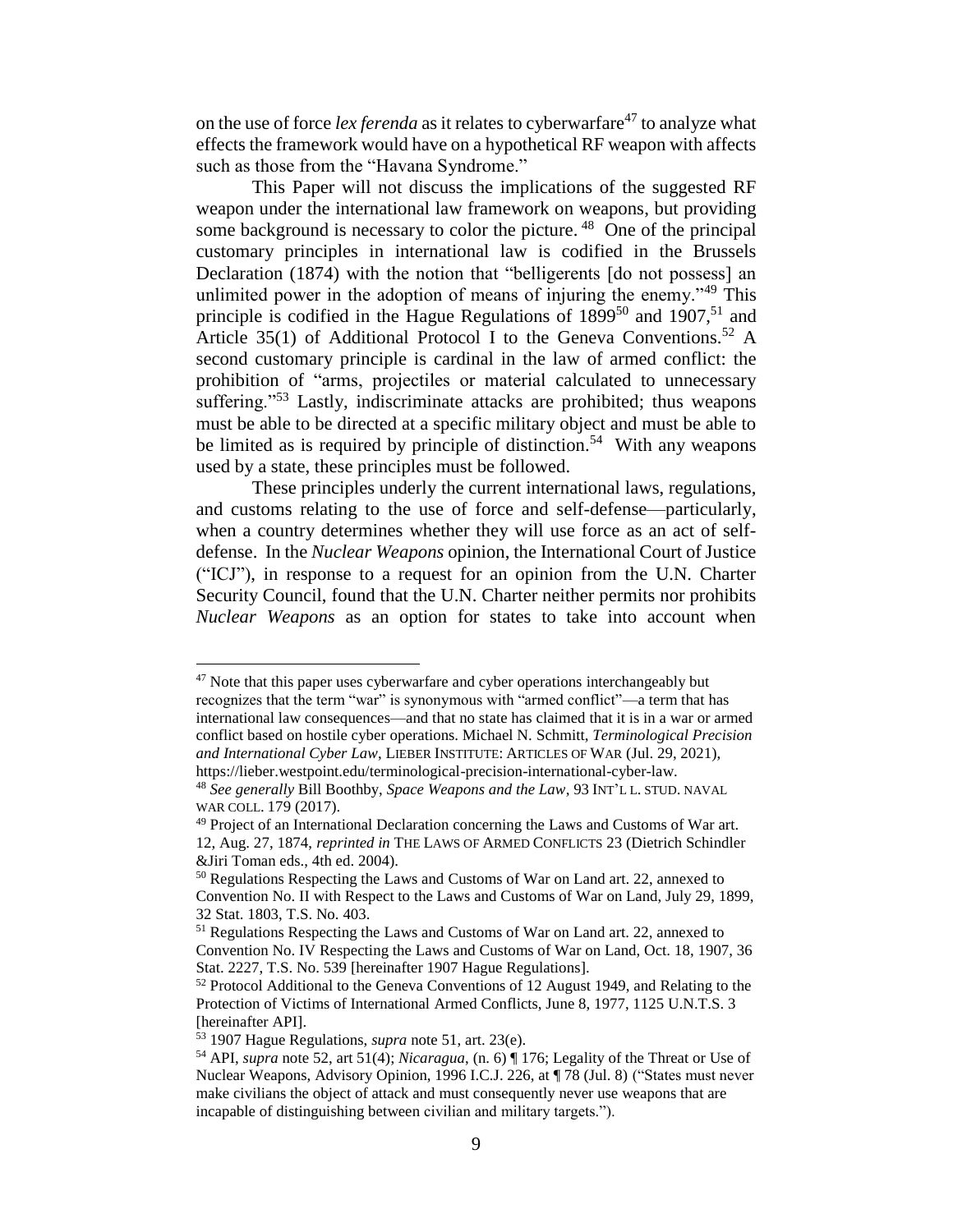determining what is necessary in pursuit of legitimate military objectives.<sup>55</sup> Though many states believed nuclear weapons should be unlawful, there was neither a treaty saying so, nor *opinion juris* on the matter.<sup>56</sup> The Court found that, as applied in all situation, self-defense can only warrant proportional and necessary responses and states must apply such an analysis when using nuclear weapons.<sup>57</sup> In determining the response to a potential use of force via an RF weapon, states must likewise response with proportional and necessary means.

# *A. Under the law of the use of force: lex lata*

To start, this section will focus on whether a hypothetical RF weapon, with effects such as the "Havana Syndrome," would constitute a violation of Article 51 of the U.N. Charter such that a response of force in self-defense would be justifiable.

1. Use of Force under U.S. Law. The victim-state of the Havana Syndrome, the United States, reserves the right to self-defense for *any* use of force within Article 2(4).<sup>58</sup> The DoD Law of War Manual further provides that the U.S. reserves the right to protect its nationals abroad.<sup>59</sup> The threshold of what constitutes force, such that self-defense would be appropriate, under the U.S. requirement is necessarily a much lower bar.<sup>60</sup> The effects of an RF weapon in this instance—targeted, long-lasting, brain damage—could amount to force at the level for which self-defense is justified for the U.S.

Note that any self-defense response by the U.S. in the state where one of the these embassies are located may be justified by the heavily debated principle that the target state was unwilling, or unable to provide protection for targeted U.S. citizens.<sup>61</sup> In this instance, it would likely require some sort of signal from the state in which the targeted U.S. embassies were located.<sup>62</sup> This would clearly be muddled by the issue of

 $\overline{a}$ 

<sup>61</sup> *See infra* Section I.

<sup>55</sup> *See generally Nuclear Weapons*.

<sup>56</sup> *Id.* 

<sup>&</sup>lt;sup>57</sup> Particularly because nuclear weapons release immense quantities of heat and powerful and prolonger radiation; essentially the power to destroy all civilization and planet ecosystem. *Id.* 

<sup>58</sup> *See* footnote [31](#page-6-0) and accompanying text.

<sup>59</sup> DOD LAW OF WAR MANUAL, *supra* note [24,](#page-5-0) ¶ 1.11.5.3 (citing Ambassador William Scranton, U.S. Representative to the United Nations, *Statement in the U.N. Security Council* regarding Israeli action at Entebbe, Jul. 12, 1976, 1976 DIGEST OF U.S. PRACTICE IN INT'L LAW 150 ("[T]here is a well-established right to use limited force for the protection of one's own nationals from an imminent threat of injury or death in a situation where the State in whose territory they are located either is unwilling or unable to protect them. The right, flowing from the right of self defense, is limited to such use of force as is necessary and appropriate to protect threatened nationals from injury."). <sup>60</sup> See *infra* footnote 29 and accompanying text.

 $62$  Note that there is no agreed international consensus for what such a test would entail. *See e.g.,* Ashley S. Deeks, "Unwilling or Unable": Toward a Normative Framework for Extraterritorial Self-Defense, 52 VA. J. OF INT'L L. 483 (2012). Though one scholar has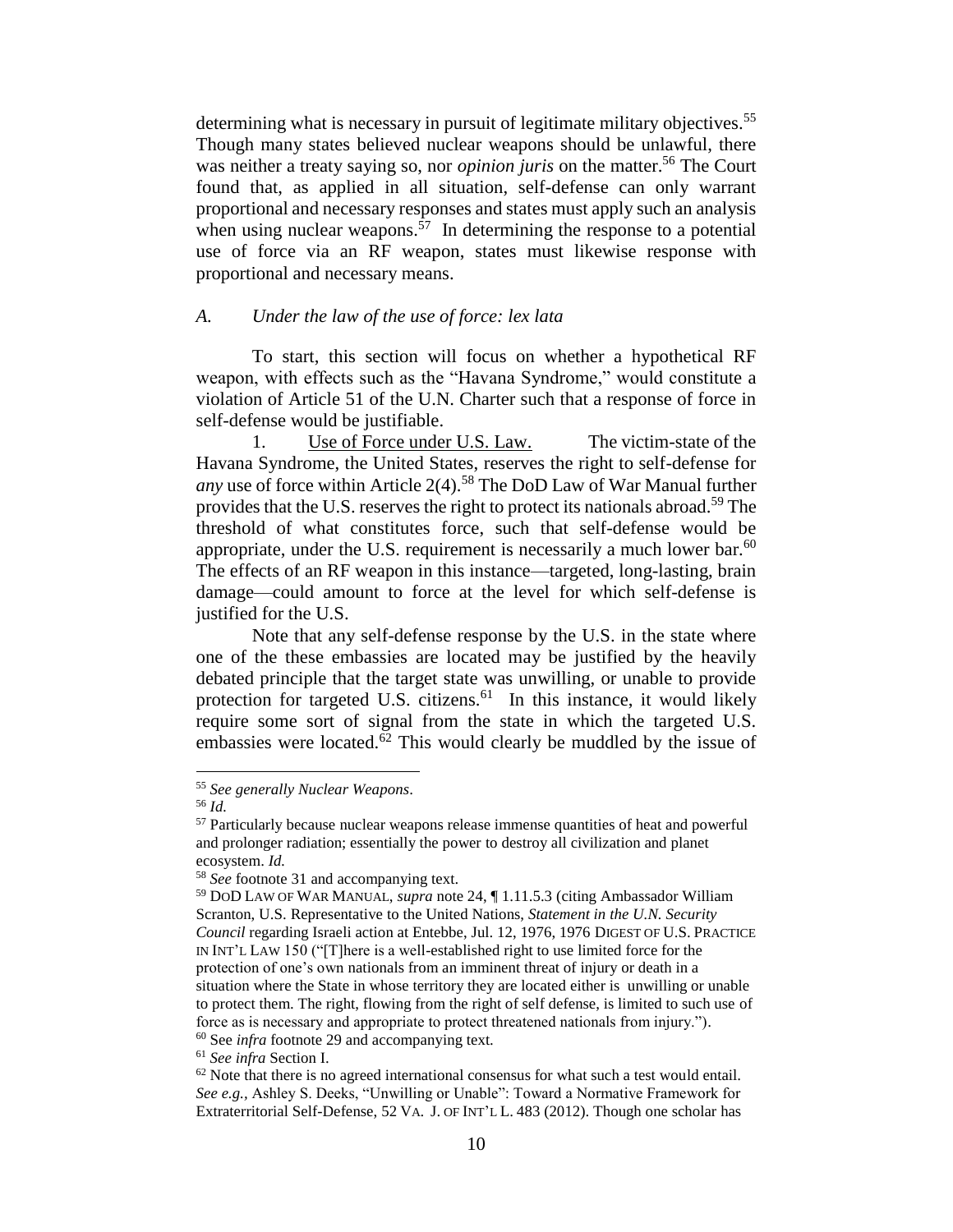attribution, and the third-party state's relationship, or lack thereof, with the assaulting state. For example, an attack at a U.S. embassy in Ukraine, by the Russian government, may have a different "unwilling or unable" reaction, than would an attack in Colombia.

Additionally, any response in self-defense would need to be limited by the principles of necessity and proportionality.<sup>63</sup> For any self-defense response the U.S. would need to exhaust all diplomatic means and have a belief that there is "no reasonable prospect of stopping the  $\iota$  attack."<sup>64</sup> This could be evidenced by a pattern of behavior, or lack of diplomatic response by the states in which the embassies are located.<sup>65</sup> As mentioned above, the U.S. (as evidenced by the *Libya Raid*) has a more expansive view of the immediacy, and in this case, where the attacks vary in both geographic location and timeframe, it is possible that the U.S. could claim that the immediacy of an attack has a more extended timeline, but it is likely such a claim would see the same backlash as the *Libya Raid* did.<sup>66</sup> A proportional response could involve destroying the method of attack (i.e., the RF Weapons themselves, but regardless of the response), but it would need to consider the harm suffered by the enemy forces in relation to the harm caused.<sup>67</sup>

However, international law *lex lata* would produce a different outcome.

2. Use of Force Under International Law. Under international law *lex lata* an attack must amount to an "armed attack" under Article 51 of the U.N. Charter before a use of force in self-defense is legally justified.<sup>68</sup> As defined in the *Nicaragua* case, the scope of an "armed attack" is narrower than that of the U.S. view.<sup>69</sup> An RF attack would have to be a "grave" form of force, and it must have sufficient "scale and effects" to justify a use of force in self-defense.<sup>70</sup> This fact dependent inquiry likely

suggested a test that would apply additional legitimacy to the contested *unwilling and unable* doctrine, there is still no formal test. *See e.g., id.* Additionally, this is a highly contested area of the use of force doctrine in international law, and states disagree on whether this is a valid method of invoking force in self-defense. Elena Chacko and Ashley Deeks, *Which States Support the 'Unwilling and Unable' Test?*, LAWFARE (Oct. 10, 2016, 1:55 PM), https://www.lawfareblog.com/which-states-support-unwilling-andunable-test.

<sup>63</sup> *See infra* Section I.

<sup>64</sup> DOD LAW OF WAR MANUAL, *supra* note [24,](#page-5-0) ¶ 1.11.1.3.

<sup>65</sup> *Id.*

<sup>66</sup> *See infra* footnotes 36–37 and accompanying text.

<sup>67</sup> DOD LAW OF WAR MANUAL, *supra* note [24,](#page-5-0) ¶ 3.5.1.

<sup>68</sup> *See* infra Section I.

<sup>69</sup> *Id.* 

<sup>70</sup> DOD LAW OF WAR MANUAL, *supra* note [24,](#page-5-0) ¶ 1.11.5.2; *see* Harold H. Koh,

<sup>&#</sup>x27;International Law in Cyberspace' (2012) 54 HARVARD INT'L L. J. ONLINE 1, 7 ("[T]he United States has for a long time taken the position that the inherent right of self-defense potentially applies against *any* illegal use of force. In our view, there is no threshold for a use of deadly force to qualify as an 'armed attack' that may warrant a forcible response."); *c.f.* Military and Paramilitary Activities in and Against Nicaragua (Nicar. v.

U.S.), Judgment, 1986 I.C.J. 14, ¶ 195 (June 27).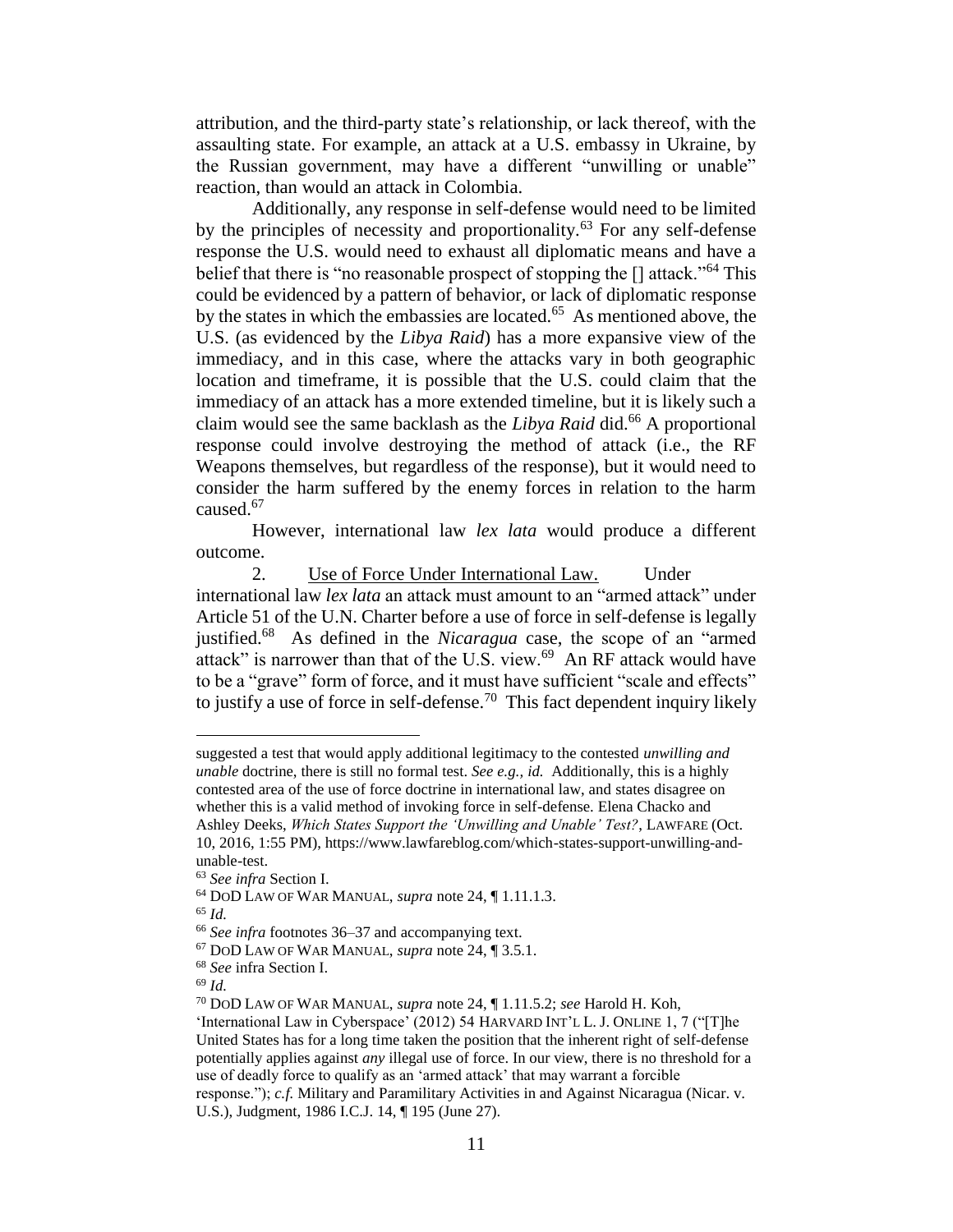provides that a hypothetical RF attack, such as the ones in the "Havana Syndrome" would probably not amount to an armed attack under Article 51 of the U.N. Charter. The reasons for this are as follows.

It is necessary to note that "armed" (in "armed attack") under Article 51, cannot be equated to "force" under Article 2(4). As provided in the *Nicaragua* case, the supplying of weapons and logistical support may be a use of force, but it is not a "grave form[] of the use of force" as is required by the term "armed attack."<sup>71</sup> There is no bright-line test for what constitutes a "grave" use of force, but in the *Oil Platforms* case, where the U.S. took military action against Iran, a U.S. naval vessel was struck by a mine that injured ten sailors and damaged the ship, the court found that the attacks on the U.S. and Kuwaiti ships were not grace enough to be deemed "armed attacks."<sup>72</sup>

In the case at hand, it follows that a RF weapon, with effects like those in the "Havana Syndrome"—that is, brain damage—would not amount to a "grave" use of force equivalent to that of an "armed attack" under Article 51. It would take significant evidence of more of these attacks, likely with more harm to U.S. military or civilians, for it to reach the level of a "grave" use of force. This is supported by the statement by the ICJ in the *Nicaragua* case that "armed attack" includes:

not merely action by regular armed forces across an international border, but also "the sending by or on behalf of a State of armed bands, groups, irregulars or mercenaries, which carry out acts of armed force against another State of such gravity as to amount to" (inter alia) an actual armed attack conducted by regular forces, "or its substantial involvement therein".

*Case Concerning Military and Paramilitary Activities in and against Nicaragua (Nicaragua v. United States of America)*, Judgment (Merits) [1986] ICJ Rep. 14, ¶ 195 (quoting the U.N. General Assembly's 1974 Definition of Aggression). Some argue that an issue with this approach, and part of the reason for the U.S.'s lower standard, is that State's would have to wait until attacks reached a certain "gravity" before responding with proportional force, thus meaning that the proportional self-defense use of force would be greater than it would be with a lower threshold, thus exacerbating the chance for a "full-scale military conflict."<sup>73</sup>

The counterargument to the above opinion, is that State's may still use countermeasures, where a use of force is not justified.<sup>74</sup> This suggests

<sup>71</sup> *Nicaragua*, ¶ 191.

<sup>72</sup> *See* William H. Taft, Self-Defense and the *Oil Platforms* Decision, 29 YALE J. OF INT'L L. 295, 296–98 (2004) (noting that a Kuwaiti ship was also attacked, leading to the *Oil Platforms* cases).

<sup>73</sup> *Id.* at 301.

<sup>74</sup> *See* Michael N. Schmitt, *"Attack" as a Term of Art in International Law: The Cyber*  Operations Context, 4<sup>th</sup> INT'L CONF. ON CYBER CONFLICT 284, 284 (2012),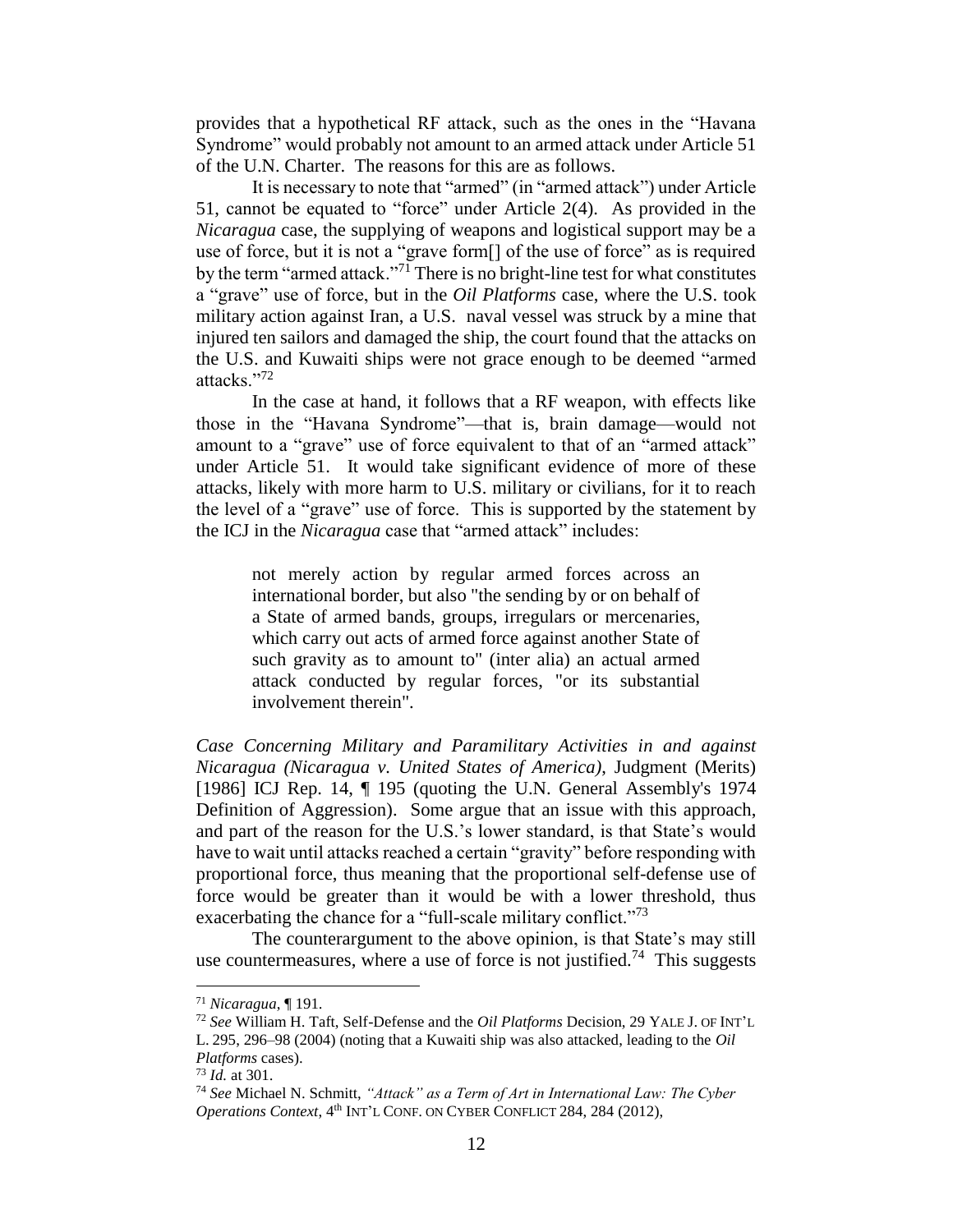that a proper response from the U.S. to a "Havana Syndrome" weapon could be diplomatic measures, economic sanctions, or countermeasures. Countermeasures are described by the U.N. as those that "would otherwise be contrary to the international obligations of an injured State vis-à-vis the responsible State, if they were not taken by the former in response to an internationally wrongful act by the latter in order to procure cessation and reparation."<sup>75</sup> However, considering the nuances of the threshold of force, states would have to ensure that their counter-measure response, fell below the level of force under Article  $2(4)$ .<sup>76</sup>

#### <span id="page-13-0"></span>III. IMPLICATIONS UNDER A CHANGING USE OF FORCE FRAMEWORK

This Paper will use the emerging use of force framework for cyberwarfare to analyze whether a potential RF weapon could trigger grounds for the U.S. to use force in self-defense under Article 51 of the U.N. Charter. While there has been a plethora of legal scholarship on the use of force framework and cyberwarfare, states generally seem to concede that while some cyber operations constitute a use of force, it is difficult to identify the specific criteria in making those determinations beforehand.<sup>77</sup> This section will use the framework developed by Michael N. Schmitt, the "Schmitt Analysis," to test how these factors would work in a separate instance.<sup>78</sup>

https://ccdcoe.org/uploads/2012/01/5\_2\_Schmitt\_AttackAsATermOfArt.pdf ("The jus ad bellum seeks to maintain peaceful relations within the community of nations by setting strict criteria as to when States may move beyond non-forceful measures such as diplomacy, economic sanctions and counter-measures.").

<sup>&</sup>lt;sup>75</sup> *Id.* (citing Draft Articles on Responsibility of States for Internationally Wrongful Acts, Report of the International Law Commission on the Work of its 53rd sess., UNGAOR, 56th sess., sup. No. 10 (A/56/10), ch. IV.E.1, at p. 128, available at http://untreaty.un.org/ilc/texts/instruments/english/commentaries/9\_6\_2001.pdf). Note, that countermeasures would only be available to in response to internationally wrongful acts, so if a state concluded that the "Havana Syndrome" attacks were not internationally wrongful, or if they could not properly attribute the attacks, then countermeasures would not be available. *See* Michael N. Schmitt, *Terminological Precision and International Cyber Law*, LIEBER INSTITUTE: ARTICLES OF WAR (Jul. 29, 2021), https://lieber.westpoint.edu/terminological-precision-international-cyber-law ("Countermeasures are only available in response to cyber operations that constitute internationally wrongful acts; thus, they are unavailable as a response to non-State actor

cyber operations that are not attributable to a State.").

<sup>76</sup> Note, that Judge Simma in the *Oil Platforms* case argued that countermeasures would involve force when in response to an act of force that falls below the level of armed attack. Oil Platforms (Islamic Republic of Iran v. U.S.), 2003 I.C.J. 161, ¶¶12–13 (Nov. 6) (separate opinion of Judge Simma). The author does not agree with Judge Simma's contention.

<sup>77</sup> Andrew C. Foltz, *Stuxnet, Schmitt Analysis, and the Cyber "Use-of-Force" Debate*, 67 JOINT FORCE QUARTERLY 40, 40 (2012), *available at* 

https://ndupress.ndu.edu/Portals/68/Documents/jfq/jfq-67/JFQ-67\_40-48\_Foltz.pdf. <sup>78</sup> *Id.* at 41; *see generally* Michael N. Schmitt, *Computer Network Attack and the Use of Force in International Law: Thoughts on a Normative Framework,* COLUMBIA J. OF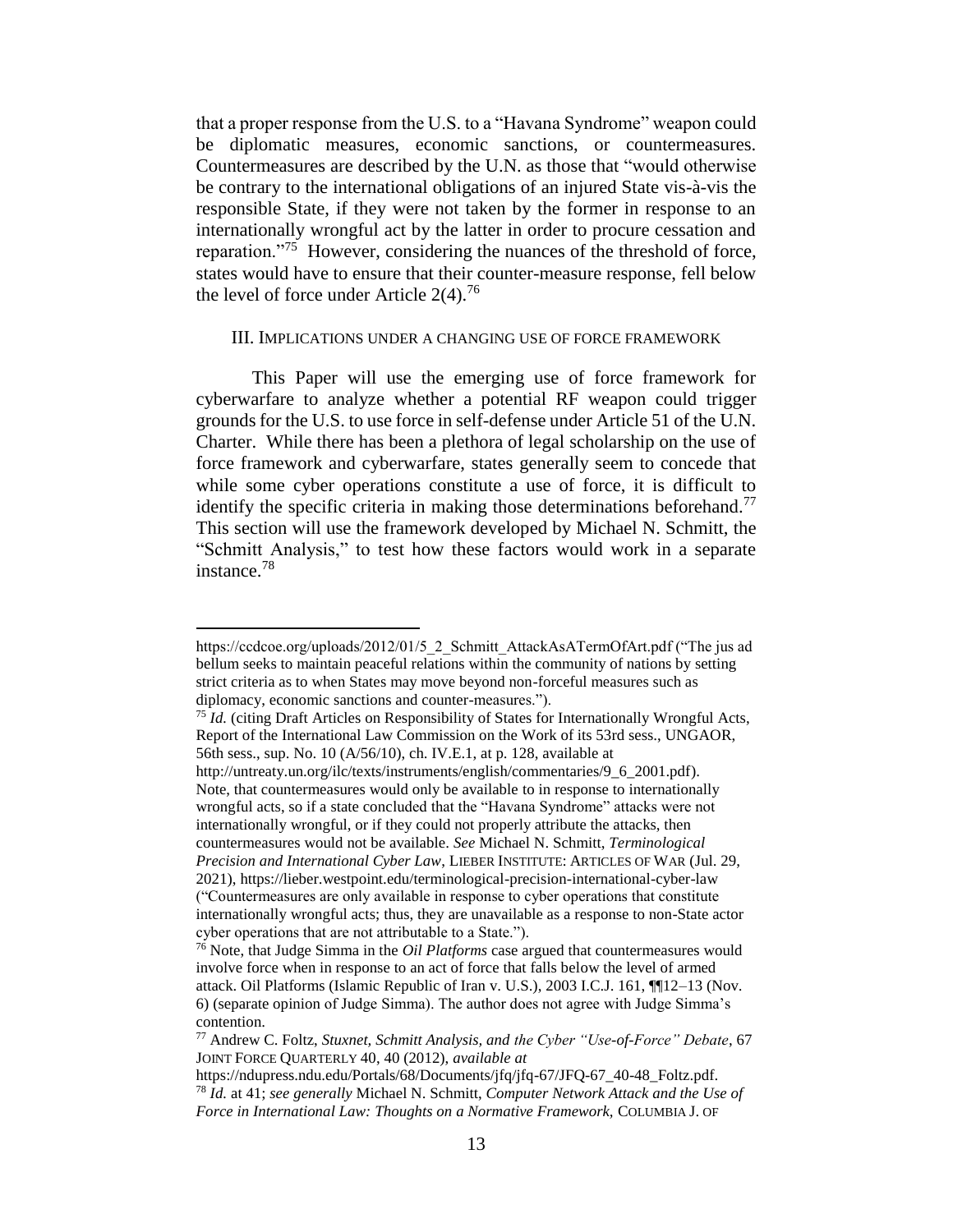Schmitt's suggested framework, developed in 1999, has several factors of consideration: severity, immediacy, directness, invasiveness, measurability, presumptive legitimacy, and responsibility.<sup>79</sup> While this section will admittedly be working in hypotheticals—in both the RF weapon and international law *lex ferenda*—the purpose of it is to explore what the implications of a suggested *new* use of force framework, that would be workable for cyberwarfare, would be in other instances. This is especially important as peacetime uses of force, or near uses of force, are more and more the norm is for adversaries and points of competition to conduct hostile activities in the "gray zone."<sup>80</sup>

<span id="page-14-0"></span>The "gray zone" is the operational space below the threshold of war, or between peace and war.<sup>81</sup> State's like China and Russia have been operating here for years, posing difficult legal, political, and tactical questions for other states.<sup>82</sup> An RF weapon with effects such as the Havana Syndrome poses a legal and political question that is similarly vague and difficult to answer. Therefore, using the well-developed cyberwarfare *lex ferenda*, this Paper will try to shed light on how a state could analyze whether the "Havana Syndrome" attacks amount to a use of force.

Schmitt's approach uses a factor-based analysis to bridge the gap between the permissible and impermissible uses of force; that is, the more a like a cyber-attack is to armed force, the more likely states are to brand it a use of force. $83$  Though the physical brain damage to the injured U.S. citizens suggests that this was a use of force, there is still value in looking beyond to see the *lex ferenda* cyber framework transposed to a different topic.

1. Severity. "Cyber operations that threaten physical harm more closely approximate an armed attack. Relevant factors in the analysis include scope, duration, and intensity."<sup>84</sup> Under this factor, the "Havana

TRANSNATIONAL L. 37 (1999) 885 (describing Schmitt's normative framework and suggested analysis for cyber operations).

 $79$   $\overline{Id}$ .

<sup>80</sup> *See e.g.*, Matt Peterson, *Competition and Decision in the Gray Zone: A New National Security Strategy*, STRATEGY BRIDGE (Apr. 20, 2021), https://thestrategybridge.org/thebridge/2021/4/20/competition-and-decision-in-the-gray-zone-a-new-national-securitystrategy (citing LYLE J. MORRIS ET AL., GAINING COMPETITIVE ADVANTAGE IN THE GRAY ZONE 8 (RAND Corporation, 2019) (noting China's maritime activity in the South China Sea); LYLE J. MORRIS ET AL., GAINING COMPETITIVE ADVANTAGE IN THE GRAY ZONE 17–22 (RAND Corporation, 2019) (noting that Russia has used war by proxy with their transfer of military equipment in Georgia, military intimidation in Ukraine and Georgia, information operations in the EU and NATO countries, cyberattacks in Ukraine and Estonia, and other political and economic coercion methods).

<sup>81</sup> Matt Peterson, *Competition and Decision in the Gray Zone: A New National Security Strategy*, STRATEGY BRIDGE (Apr. 20, 2021), https://thestrategybridge.org/thebridge/2021/4/20/competition-and-decision-in-the-gray-zone-a-new-national-securitystrategy (citing LYLE J. MORRIS ET AL., GAINING COMPETITIVE ADVANTAGE IN THE GRAY ZONE 8 (RAND Corporation, 2019).

<sup>82</sup> *See supra* note [80.](#page-14-0)

<sup>83</sup> Foltz, *supra* not[e 77,](#page-13-0) at 42–43.

<sup>84</sup> *Id.* at 43.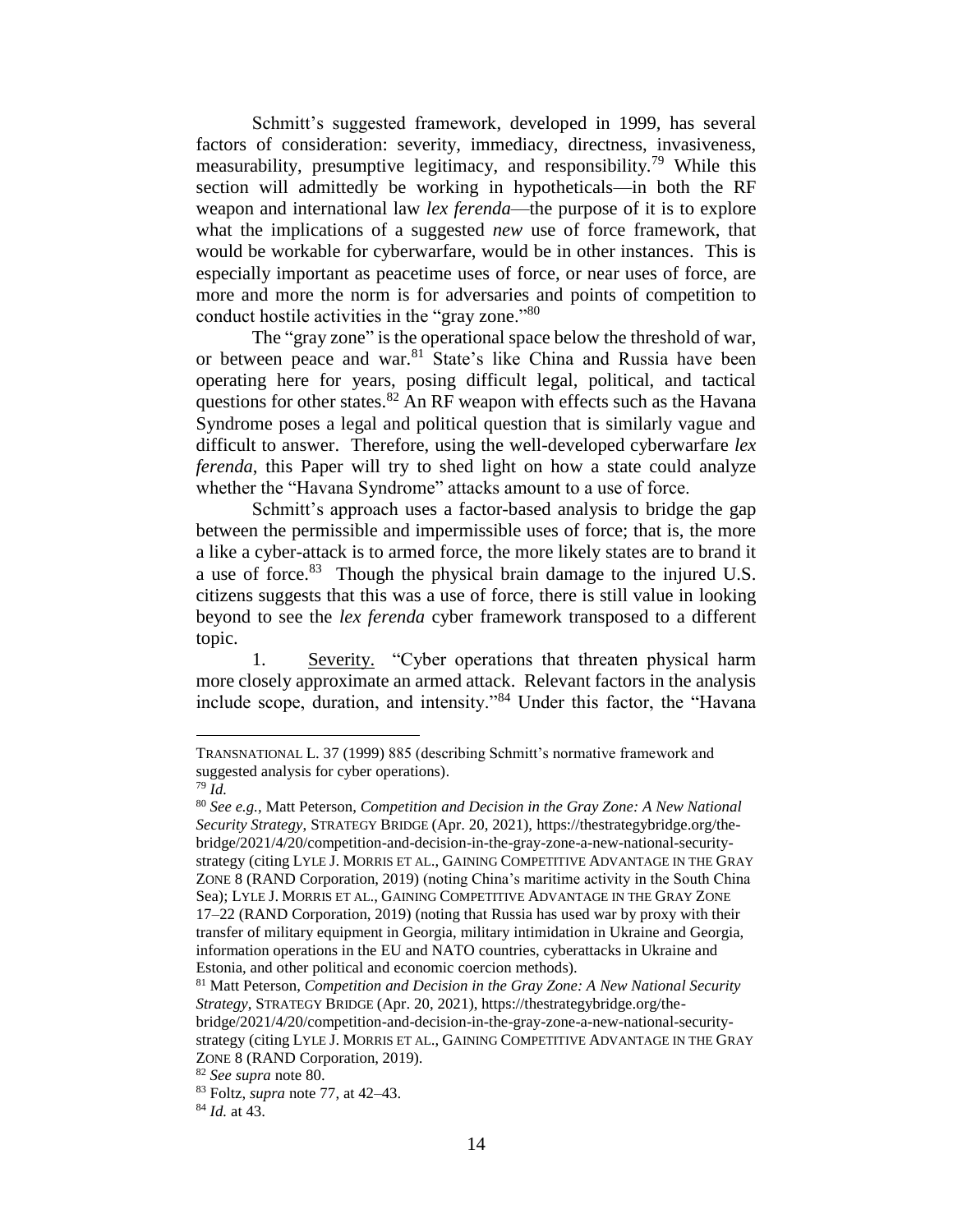Syndrome" attacks constitute a use of force *per se* because they caused physical injury. The duration of the consequences to the individual are lifelong, as proven by the brain damage catalogued in the NASEM Report, but it is unclear what impact this has on the U.S. political agenda or programs writ large.<sup>85</sup> It is also important to note the discrete, limited nature of these attacks.

2. Immediacy. "Consequences that manifest quickly without time to mitigate harmful

effects or seek peaceful accommodation are more likely to be viewed as a use of force."<sup>86</sup> Immediacy may seem difficult in this case due to the varied nature of symptom onset, however, viewing these attacks as a series of attacks, all of the same nature, would seem to indicate that this factor would pay some role in the analysis. That is, the U.S. could implement countermeasure against the holder/state with the RF weapons, with the expectation that these attacks could come at any time.

3. Directness. "The more direct the causal connection between the cyber operation and the consequences, the more likely states will deem it to be a use of force."<sup>87</sup> This is where the hypothetical nature of the RF weapon causes issue. However, if we assume that there has been concrete evidence of an RF weapon, which causes these symptoms, it would be a clear indication that there is a direct causal nexus between the RF weapon and the injured civilians.

4. Invasiveness. "The more a cyber operation impairs the territorial integrity or sovereignty of a state, the more likely it will be viewed as a use of force."<sup>88</sup> This would be a point of emphasis in the analysis of whether the attacks were a use of force. There is clearly no intrusion on the territory of the United States, and it does not seem to directly violate U.S. sovereignty, but foreign states have the right to protect their nationals abroad.<sup>89</sup> That indicates that this factor is not exhaustive in the use of force inquiry but is still indicative of the invasiveness of such an attack.

5. Measurability. "States are more likely to view a cyber operation as a use of force if the consequences are easily identifiable and objectively quantifiable."<sup>90</sup> There are clearly identifiable and quantifiable injuries in this instance.  $91$ 

<sup>85</sup> *See infra* notes [8–](#page-3-0)[15](#page-4-0) and accompanying text.

<sup>86</sup> Foltz, *supra* not[e 77,](#page-13-0) at 43.

<sup>87</sup> *Id.*

<sup>88</sup> *Id.*

<sup>&</sup>lt;sup>89</sup> Prior to the U.N. Charter and World War I there was generally "widespread acceptance of the right of a state to protect its nationals abroad." Andrew W.R. Thomson, Doctrine of the Protection of Nationals Abroad: Rise of the Non-Combatant Evacuation Operation, 11 WASH. UNIV. GLOB. STUD. L. REV. 627, 630 (2012). Often the protection of nationals abroad is allowed where the protection does not constitute a use of force under Article 2(4), *or* where a use of force is a "legitimate exercise" of the right of self-defense. *Id.* at 634.

<sup>90</sup> Foltz, *supra* not[e 77,](#page-13-0) at 43.

<sup>91</sup> *See infra* notes [8–](#page-3-0)[15](#page-4-0) and accompanying text.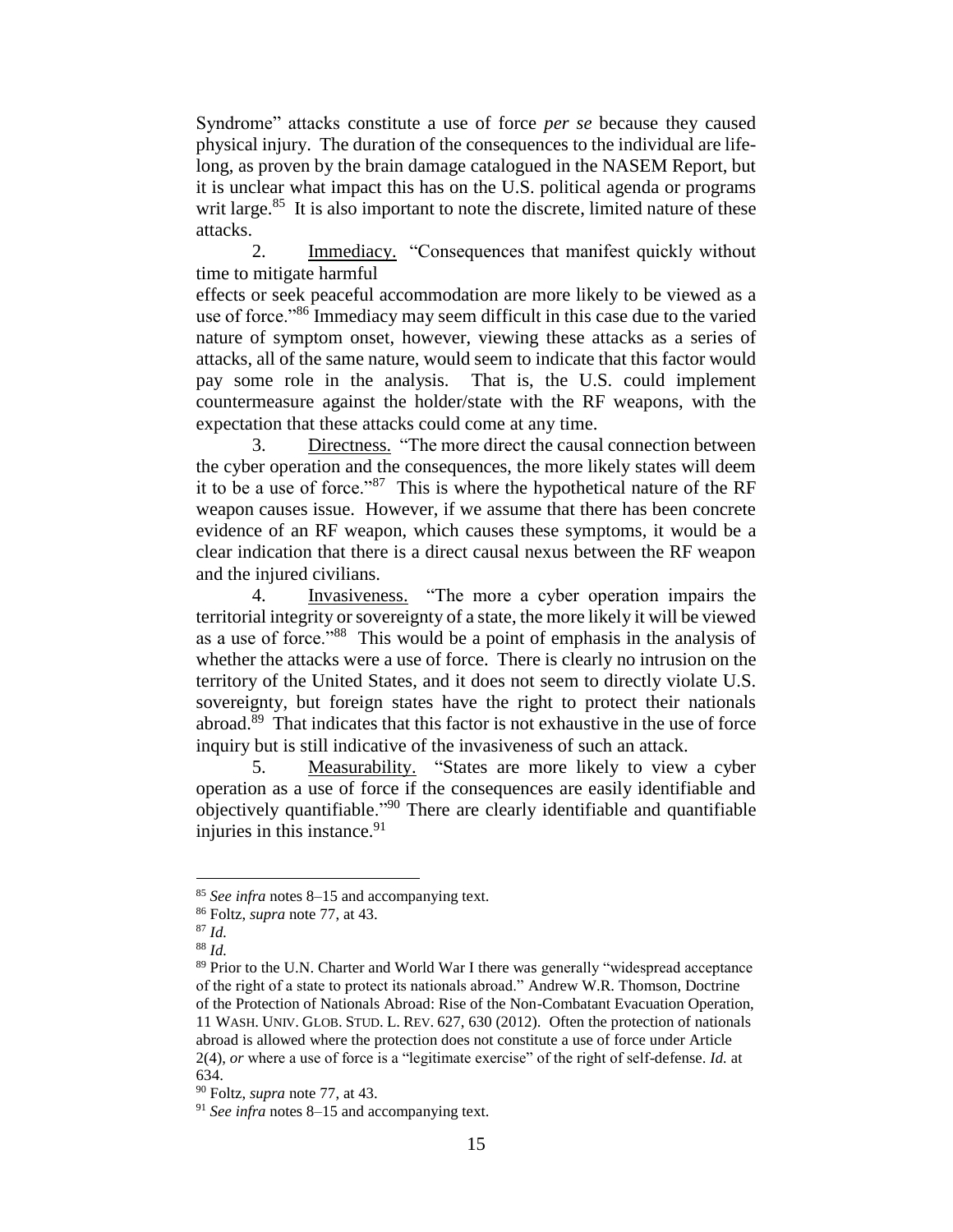6. Presumptive Legitimacy. "To the extent certain activities are legitimate outside of the cyber context, they remain so in the cyber domain, for example, espionage, psychological operations, and propaganda."<sup>92</sup> This factor inquires whether there is presumptive *legal*  legitimacy for the State's action.<sup>93</sup> For example, in the Stuxnet cyber-attack against Iran's nuclear materials facilities, there is no "customary acceptance" for the damaging of Iran's nuclear facilities, despite the fact that Iran had been violating multiple U.N. Security Council Resolutions in the operation of its centrifuges. <sup>94</sup> In the immediate case, there is no presumptive legitimacy, or lawful action under the U.N. Charter, either in self-defense (Article 51), or the use of force (Article  $2(4)$ ) that would make an RF attack on U.S. diplomats and intelligence personal stationed at U.S. embassies lawful.

7. Responsibility. "The closer the nexus between the cyber operation and a state, the more likely it will be characterized as a use of force."<sup>95</sup> Though no state has claimed responsibility, and none has been attributed (also recognizing that a concrete weapon has not been identified either), the fact that these are targeted against U.S. diplomats and intelligence personnel at U.S. embassies in Cuba, China, Russia, Poland, Taiwan, Serbia, and Colombia, which are all areas of tension between the United States' main points of competition, Russia and China, indicate some level of state involvement.<sup>96</sup>

In summary, the Schmitt Analysis suggests—if not confirms—that this would be a use of force under international law. As recognized by other authors, and Schmitt himself, this suggests that the characterization of an act would turn on the severity factor. This does not necessarily indicate any significant difference in the Schmitt Analysis and the current Article 2(4) use of force framework. In analyzing a hypothetical, and slightly ambiguous, RF weapon attack, against the Article 2(4) use of force framework, this seven-factor analysis actually suggests that the use of force framework under the U.N. Charter is also relatively weak as a constraint on other types of attacks that fall outside of the traditional kinetic military action.<sup>97</sup> Like with cyber operations, as states operate increasingly in the "gray zone," below traditional thresholds of attack, the analysis grows

<sup>92</sup> Foltz, *supra* not[e 77,](#page-13-0) at 43.

<sup>93</sup> *Id.* at 45.

<sup>94</sup> *Id.* (citing UN Security Council Resolutions 1737 (2006), 1747 (2007), 1803 (2008), and 1929 (2010)).

<sup>95</sup> Foltz, *supra* not[e 77,](#page-13-0) at 43.

<sup>&</sup>lt;sup>96</sup> *Infra* note [8](#page-3-0) and accompanying text.

<sup>97</sup> *c.f.* Foltz, *supra* note [77,](#page-13-0) at 46–47 (finding that the "contemporary interpretations of Article 2(4) reflect the distribution of traditional military instruments of power" current cyber capability do not "mirror the traditional distribution" and that state's will likely need to consider a myriad of additional considerations in determining whether an attack is a use of force, and how to respond appropriately).